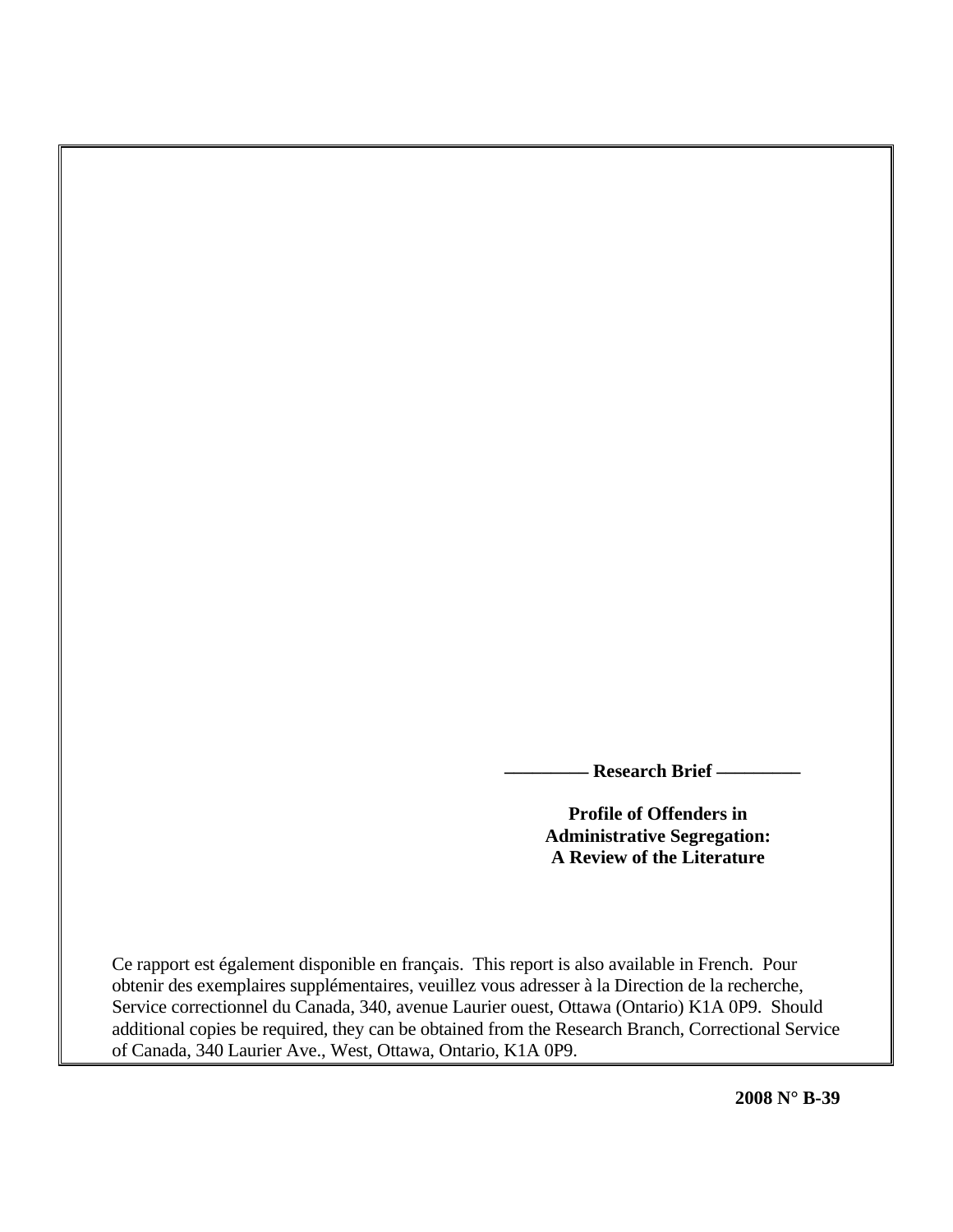**Profile of Offenders in Administrative Segregation: A Review of the Literature** 

**Shauna Bottos** 

**Research Branch Correctional Service Canada** 

**September 2007**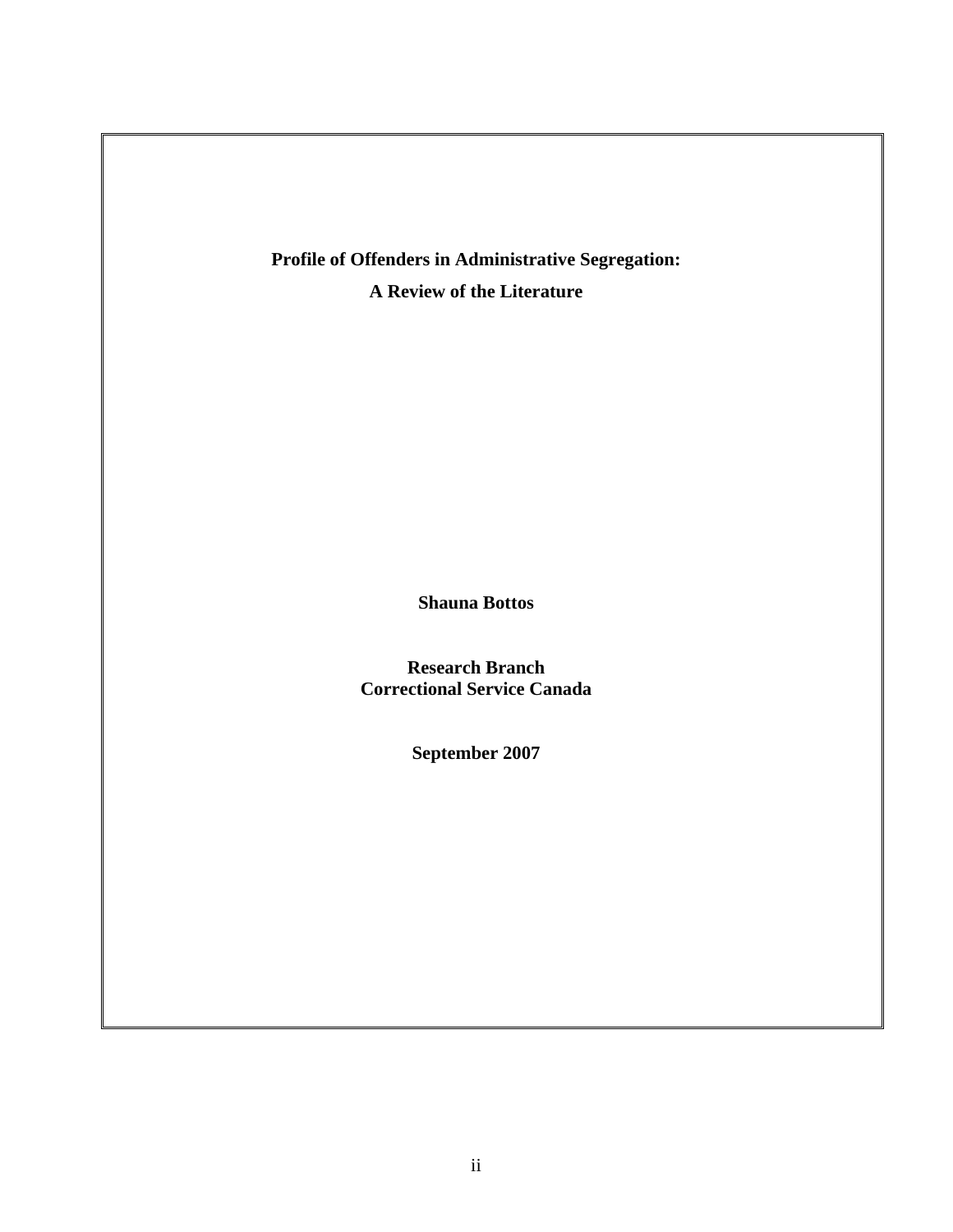## **ACKNOWLEDGEMENTS**

<span id="page-2-0"></span>The author would like to extend her sincere gratitude to Dr. Christa Gillis and to Dr. Kelley Blanchette for their reviews of this report.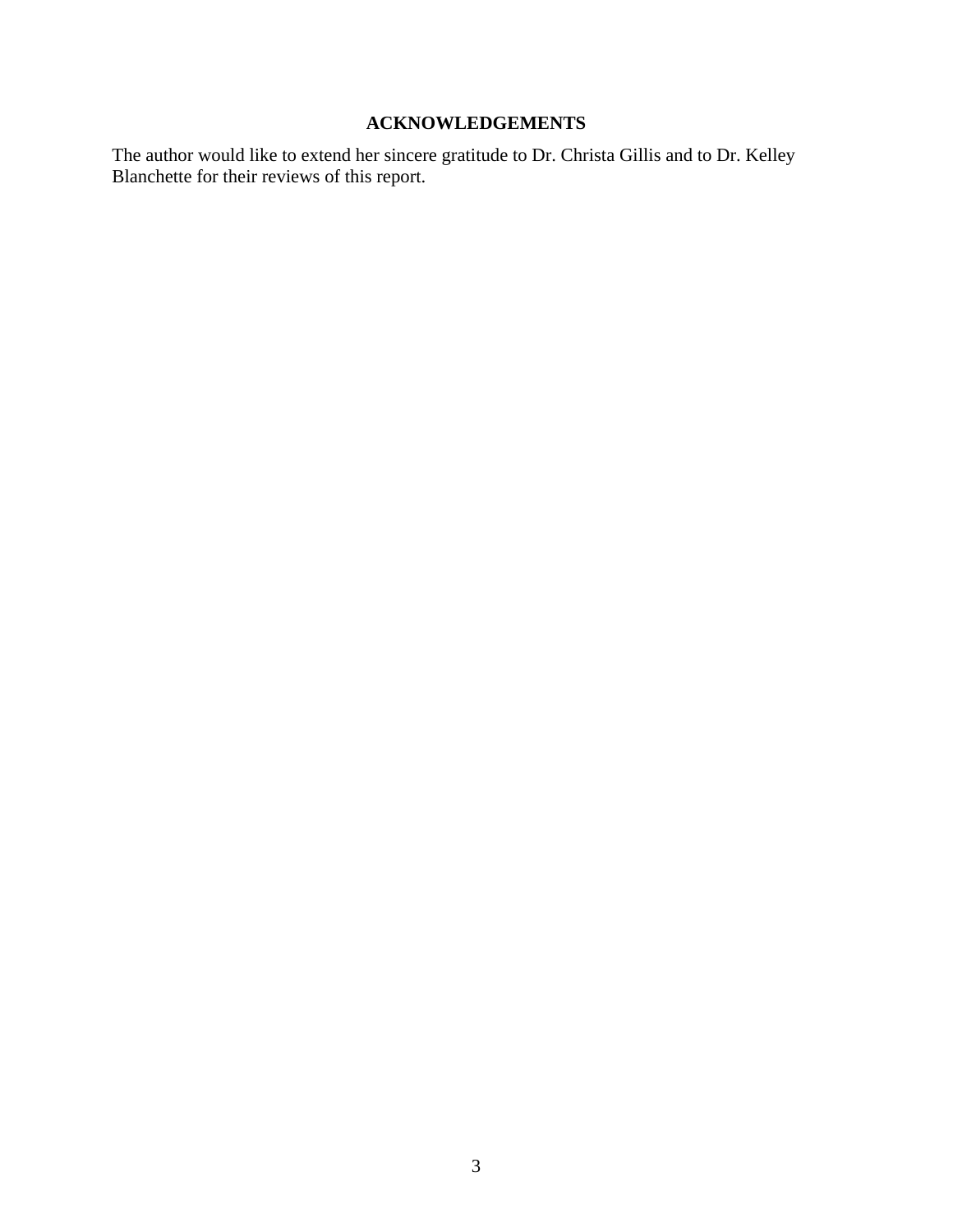## **EXECUTIVE SUMMARY**

<span id="page-3-0"></span>Administrative segregation is a form of confinement that offenders may enter voluntarily or involuntarily. Although it is not meant to be a form of punishment (Solicitor General of Canada, 1998), removal from the general inmate population may have adverse affects on the individual and may also impede reintegration efforts. As a result, there is a concern surrounding the potential overuse of administrative segregation as an offender management tool, particularly for those who request segregation voluntarily (Arbour, 1996). This latter group tends to remain in segregation for considerably longer periods of time than inmates placed in segregation involuntarily (CSC, 2005). A better understanding of the characteristics of offenders in segregation may aid in the development of a screening protocol for identifying offenders at-risk for such placements. This paper provides a review of this literature, as well as the evidence concerning the impact of segregation on offenders.

Most offenders in administrative segregation are placed there involuntarily, typically because they pose a danger to staff, other inmates, or the security of the institution. When offenders request segregation, it is most often because they fear that their personal safety is in jeopardy in the general inmate population (Wichmann & Nafekh, 2001).

A variety of case-specific factors assessed during admission to federal custody distinguish offenders placed in administrative segregation (i.e., voluntary or involuntary) from those who are not. Segregated inmates are most likely to be single, male offenders in their late 20's to early 30's, slightly younger than the non-segregated population (Wichman & Nafekh, 2001). Offenders placed in segregation tend to have more extensive criminal histories, more violent offence convictions, lower reintegration potential ratings, and higher security classifications at intake, than inmates who are not subsequently placed in segregation. The former group is also more likely to be assessed as higher risk and need. Throughout their sentence they show the greatest adjustment difficulties while incarcerated.

In contrast to the similarities in the profile of male and female inmates placed in administrative segregation, gender differences become apparent when comparisons are drawn between those admitted voluntarily and those placed there involuntarily. For men, very few characteristics differentiate voluntarily and involuntarily segregated inmates, suggesting that their profile is best captured by that of the administrative segregation population as a whole. For women offenders, several factors distinguish these groups. Women placed in segregation involuntarily are more likely to be Aboriginal offenders, to have started their criminal careers earlier, and to exhibit more continual involvement in criminal activity, than women in voluntary segregation. Involuntarily segregated women are also more likely to have been placed in disciplinary segregation and commit considerably more institutional misconducts than their voluntarily segregated counterparts. This suggests that involuntarily segregated offenders have greater difficulty adjusting to the institutional environment. Those who experience both involuntary and voluntary segregation, however, appear to be the highest risk and need offenders.

Placement in administrative segregation may have far reaching consequences. There is evidence that segregation may reduce offenders' ability to be moved to lower security-level classifications and that segregation hinders access to programming (Luciani, 1997). Administrative segregation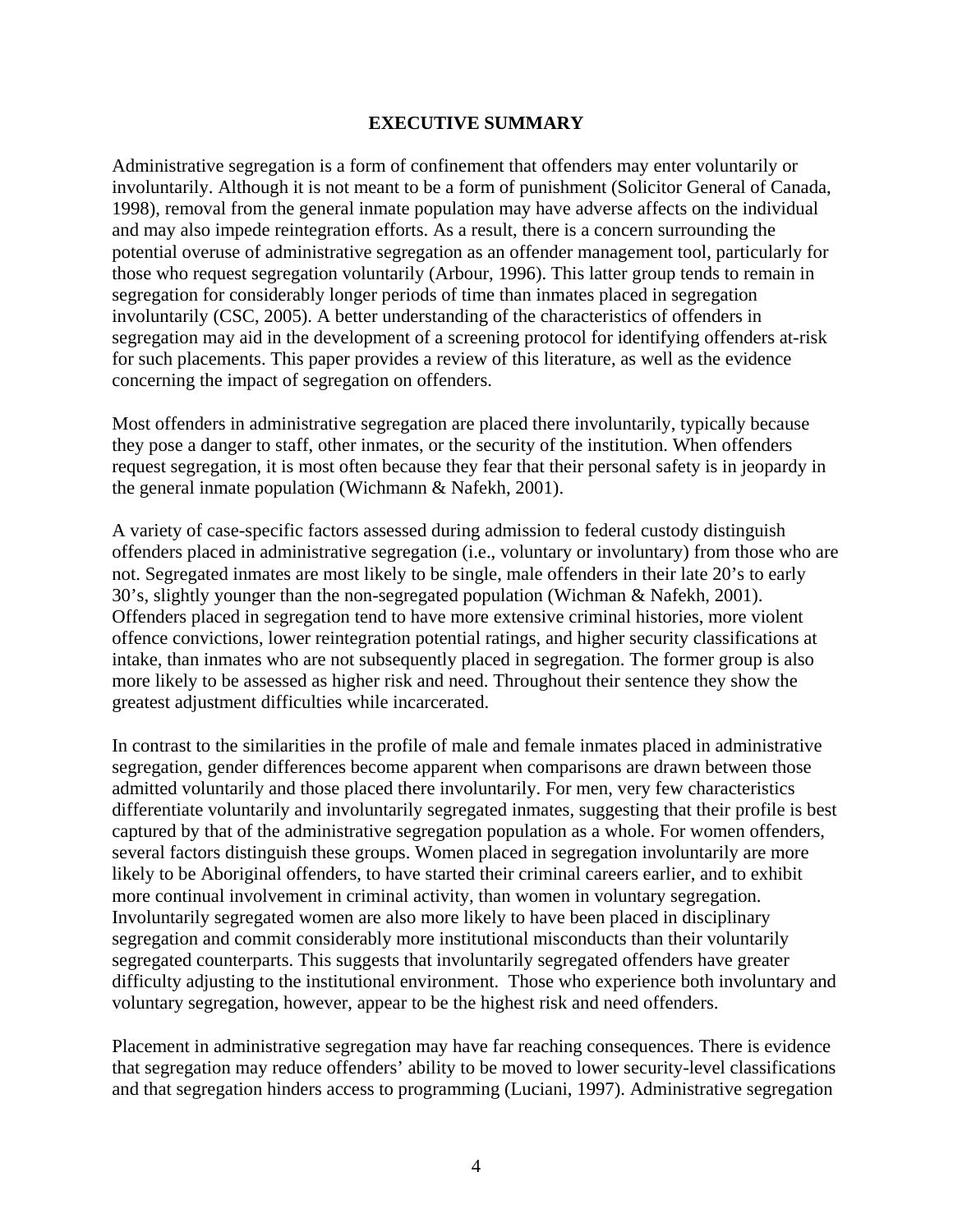may also influence early release decisions. Segregated offenders have been found to be significantly less likely to be granted a discretionary release, more likely to be released at their statutory release or warrant expiry date, and to recidivate at higher rates, than non-segregated offenders (Motiuk & Blanchette, 2001; Wichmann & Nafekh, 2001). In contrast to speculations, there is no evidence to suggest that inmates' psychological functioning is adversely impacted by the segregation experience (Zinger & Wichmann, 1999). Whether these outcomes differ according to voluntary and involuntary admissions has not been examined.

Given the changes in the federal offender population over the years, an update of the profile of offenders in administrative segregation would be useful, including an examination of the reasons offenders enter segregation voluntarily. These will be important steps toward the development of early risk identification protocols and more effective offender management strategies.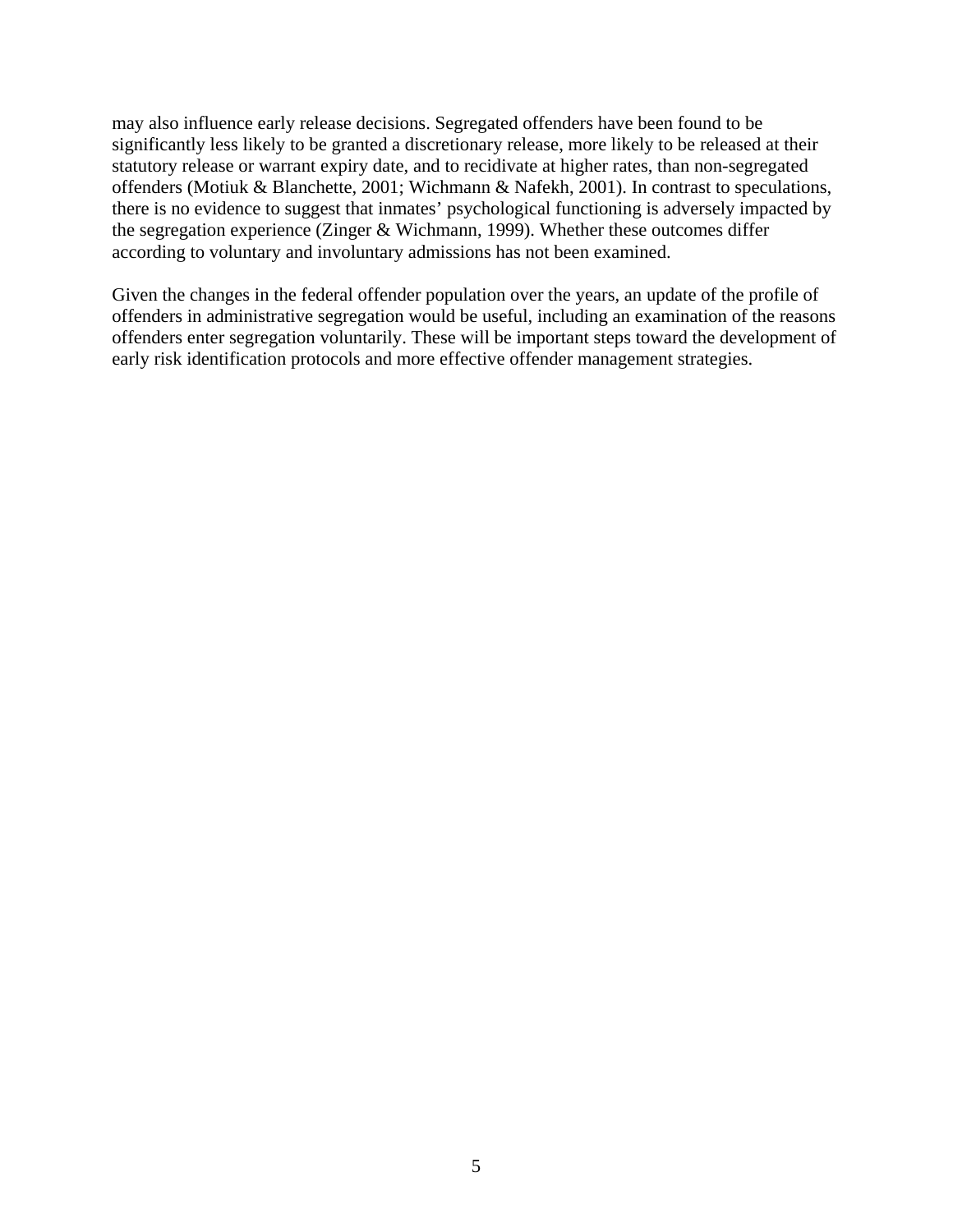# **TABLE OF CONTENTS**

<span id="page-5-0"></span>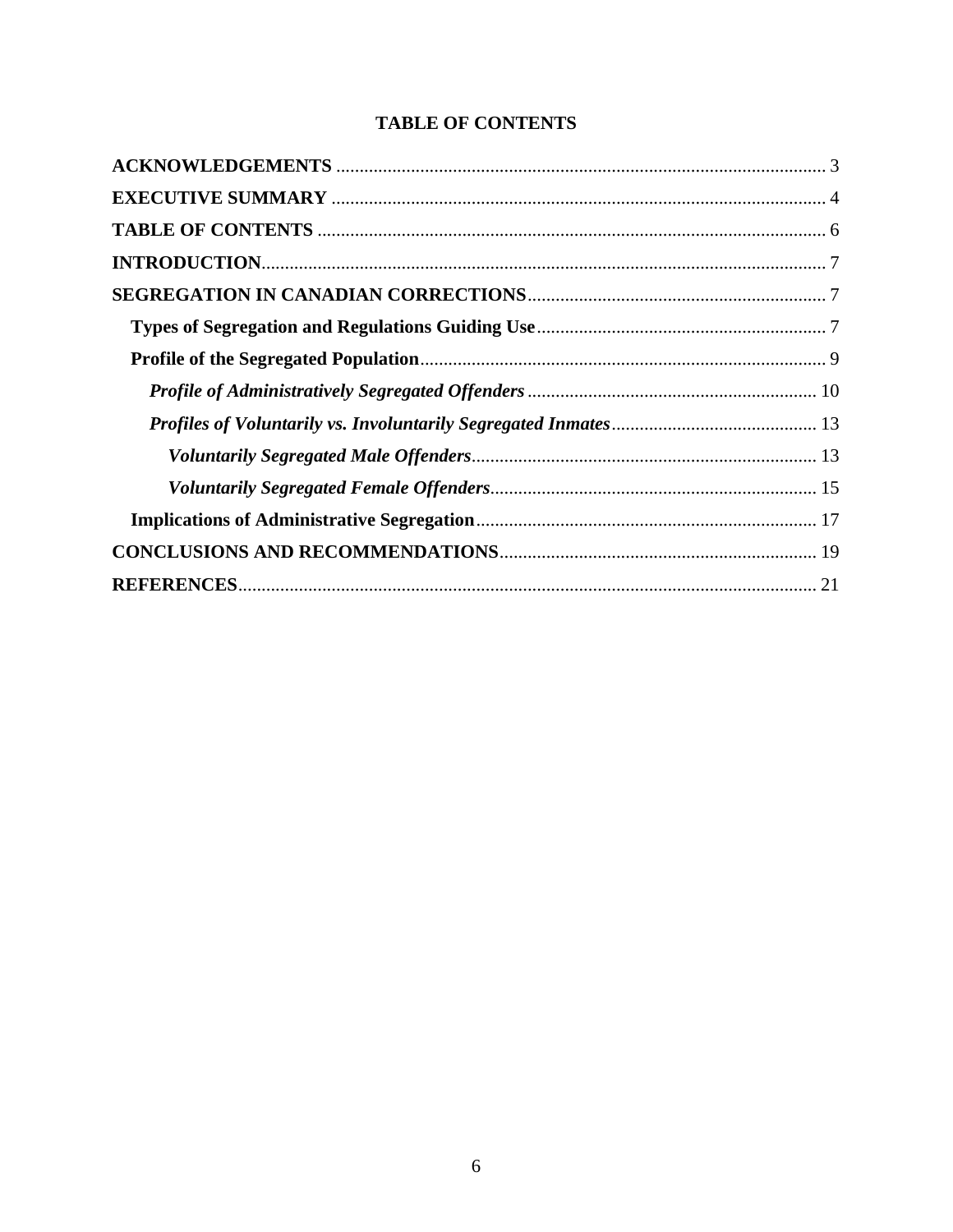## **INTRODUCTION**

<span id="page-6-0"></span> In response to concerns surrounding the use of administrative segregation in federal institutions that arose from the Arbour Commission Report in 1996 (Arbour, 1996), the Correctional Service of Canada (CSC) established a Task Force on Administrative Segregation shortly thereafter. Although the primary objectives of this Task Force were to examine a broad range of policy and procedural issues related to administrative segregation, descriptive analyses were undertaken to gain a better understanding of the composition of federal offenders residing in segregation units (Kane, 1997; Motiuk & Blanchette, 1997). Since then, this line of inquiry has been extended to female offenders in segregation (Wichmann & Taylor, 2004) and has also stimulated interest in the psychological effects associated with segregation (Zinger & Wichmann, 1999), and these offenders' post-release outcomes (Motiuk & Blanchette, 2001).

Before reviewing this research, a brief description of the types of segregation used in Canadian correctional facilities and the regulations governing their application is provided. The subsequent overview of the research examining the profiles of offenders in segregation will draw comparisons between administratively segregated inmates and non-segregated inmates and then concentrate upon offenders in administrative segregation voluntarily. Notably, an exhaustive literature search was completed using both academic databases and the internet, and revealed that only Canadian studies, produced by CSC, have profiled the administrative segregation population. As a result, this report draws on this data.

#### **SEGREGATION IN CANADIAN CORRECTIONS**

## **Types of Segregation and Regulations Guiding Use**

Beyond the typical separation of incarcerated offenders into minimum-, medium-, and maximum-security facilities, segregation is one of many population management options available to personnel working in penitentiaries. Removal of offenders from the general inmate population, however, is an extreme option that is only to be used under the strict guidelines laid out in the *Corrections and Conditional Release Act* (CCRA), and only when other less restrictive alternatives have been exhausted or are rendered ineffective (CCRA, 1992). There are three types of segregation: disciplinary segregation and administrative segregation, the latter of which can be voluntary or involuntary.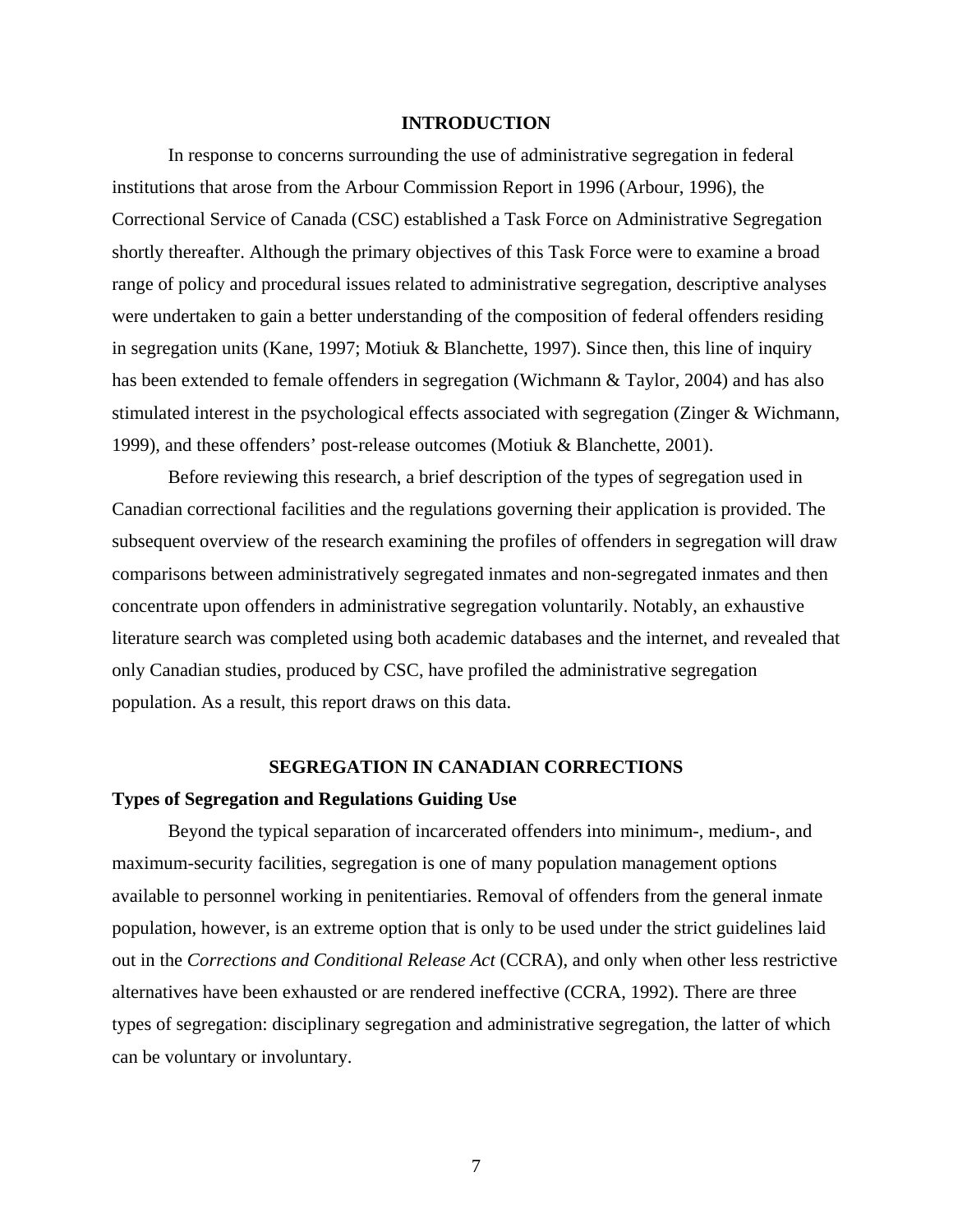*Disciplinary segregation*, unlike administrative segregation, is a sanction that is intended to have punitive value and has a maximum duration of 30 days (CCRA, Section 44 (1-F)). This type of segregation is imposed upon offenders who have been charged with, and found guilty of, a serious disciplinary offence. Not surprisingly then, the conditions of confinement for this group may be harsher than those of administrative segregation as it may also include a loss of certain privileges.

*Administrative segregation* tends to be the more commonly used separation tactic in institutions compared to segregation for disciplinary purposes (Wichmann & Taylor, 2004). This type of segregation can be either *voluntary*, where it is requested by the inmate, or *involuntary*, in which case the inmate is placed in segregation at the discretion of the institutional head (CCRA, Section 31 (3)). In accordance with Section 31 of the CCRA (1992), an inmate may only be placed into administrative segregation if one of the following three criteria holds: 1) the inmate poses a danger to staff, other inmates, or the security of the institution; 2) the inmate has the potential to interfere with an ongoing investigation; or 3) for the inmate's own safety. As an offender management tool, although the purpose of administrative segregation is to prevent the inmate from associating with the general prison population, it is not meant to be punitive in nature but rather preventative in form (Solicitor General of Canada, 1998). That is, it is employed as a means of preventing altercations, harm, or interference with internal investigations. As such, the law mandates administratively segregated offenders receive the same rights, privileges, and conditions of confinement as the general inmate population, with the exception of those that can only be afforded in the company of other inmates, and those that cannot reasonably be provided because of security concerns or the limitations of the segregation area (CCRA, 1992). Even though the CCRA does not specify the maximum length of time an offender can remain in administrative segregation, they are to be returned to the general inmate population, either in the same or a different facility, at the earliest appropriate time.<sup>[1](#page-7-0)</sup>

While more offenders in administrative segregation are there involuntarily, there is a subgroup of offenders who request segregation (Motiuk & Blanchette, 1997; Wichman  $\&$ Nafekh, 2001; Wichmann & Taylor, 2004). Despite this latter group comprising roughly one half of the administratively segregated (predominantly) male offender population (Kane, 1997;

 $\overline{a}$ 

<span id="page-7-0"></span><sup>1</sup> For further information on administrative segregation in federal corrections, please refer to *Commissioner's Directive 709: Administrative Segregation*, which can be obtained at: http://www.csc-scc.gc.ca/text/plcy/toccdeng.shtml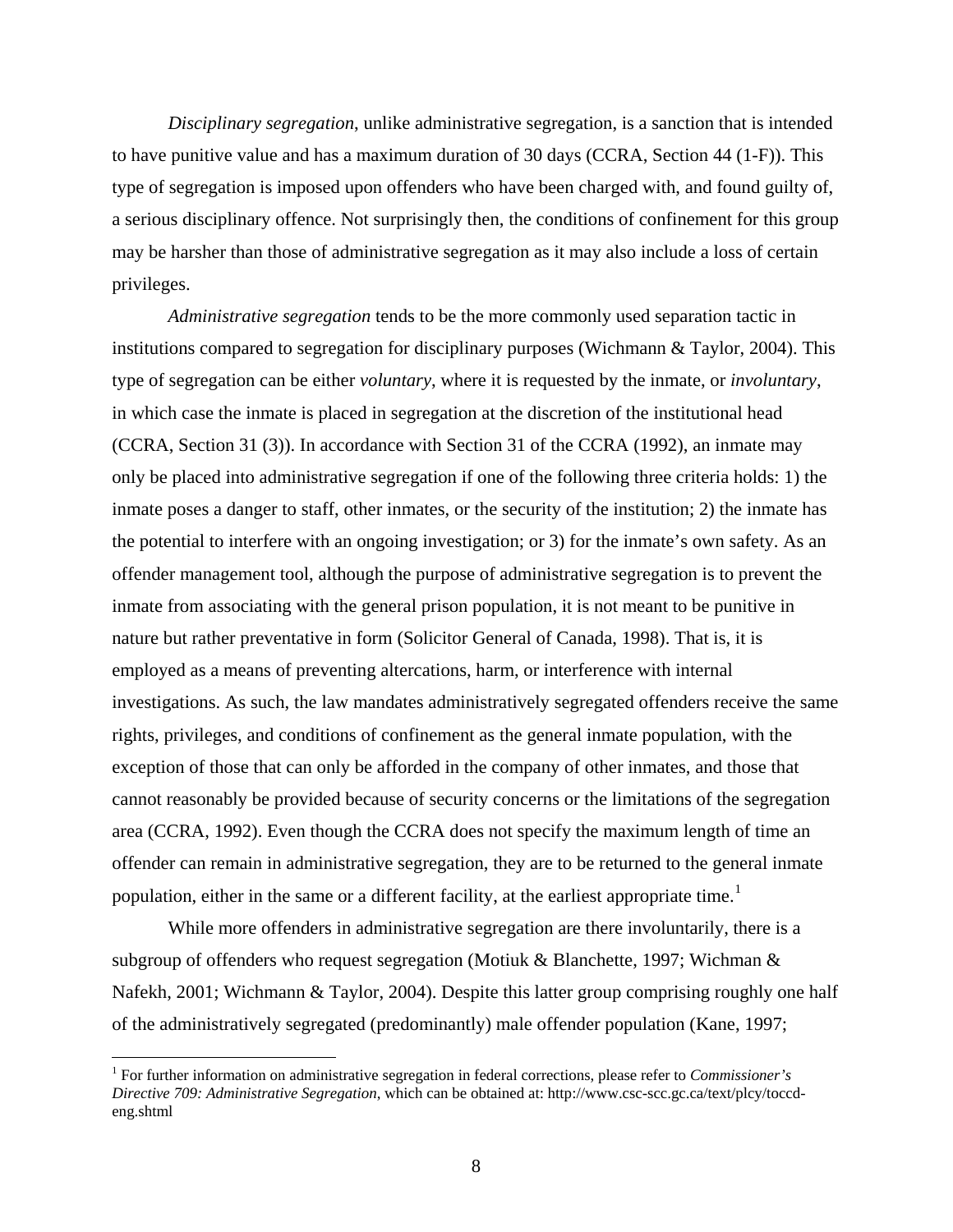<span id="page-8-0"></span>Motiuk & Blanchette, 1997), and approximately one quarter of the female offender population (Wichmann & Taylor, 2004), few recent studies have addressed the reasons why these individuals request to be removed from the general prison population. Studies on both male and female offenders have found that the most common reason for requested segregation was to protect their own personal safety (Kane, 1997; Wichmann & Nafekh, 2001; Wichmann & Taylor, 2004). Earlier research suggests the following reasons for seeking protection: conflicts with members in the general prison population over gambling and drug debts, the type of offence for which they were convicted (e.g., sex offences), being suspected of being an informant, personality aberrations, phobias (e.g., fear of homosexual offenders), being the target of sexual aggression, and wanting to escape the crowded and often violent atmosphere of maximumsecurity (Gendreau, Tellier, & Wormith, 1985; Wormith, Tellier, & Gendreau, 1988). As the federal offender population has changed over the years (Boe, Nafekh, Vuong, Sinclair, & Cousineau, 2003; CSC, 2006a; Motiuk & Vuong, 2005), it will be important that future research provide an update on why some offenders seek segregation voluntarily so that risk factors can be appropriately targeted and mitigated while in custody. In the meantime, research that has begun to examine the characteristics and needs of segregated offenders provides some insight into those factors that may place individuals at risk for segregation.

## **Profile of the Segregated Population**

Although the early part of the  $21<sup>st</sup>$  century witnessed a gradual decrease in the voluntary segregation admission rates, since the 2003/2004 fiscal year there has been a reversal of this trend (Head, 2006). The most recent statistics published by the CSC, drawn from the 2004/2005 fiscal year Performance Report, revealed that there were 1,899 admissions or re-admissions to voluntary segregation during this timeframe (CSC, 2005). While this is still considerably less than the number of involuntary admissions (i.e., 5,322), it remains a significant proportion of the incarcerated population. Moreover, the average length of stay for voluntary admissions is nearly double that of those in involuntary segregation (68 vs. 35 days, respectively; CSC, 2005). These issues have rekindled concern over the use of segregation and, in particular, the lack of appropriate alternatives for offenders segregated on a voluntary basis (CSC, 2005). A better understanding of the characteristics of this population will be an important step toward the development of protocols that aid in the early identification of offenders at-risk of seeking segregation. Preliminary research suggests that a variety of case-specific factors assessed during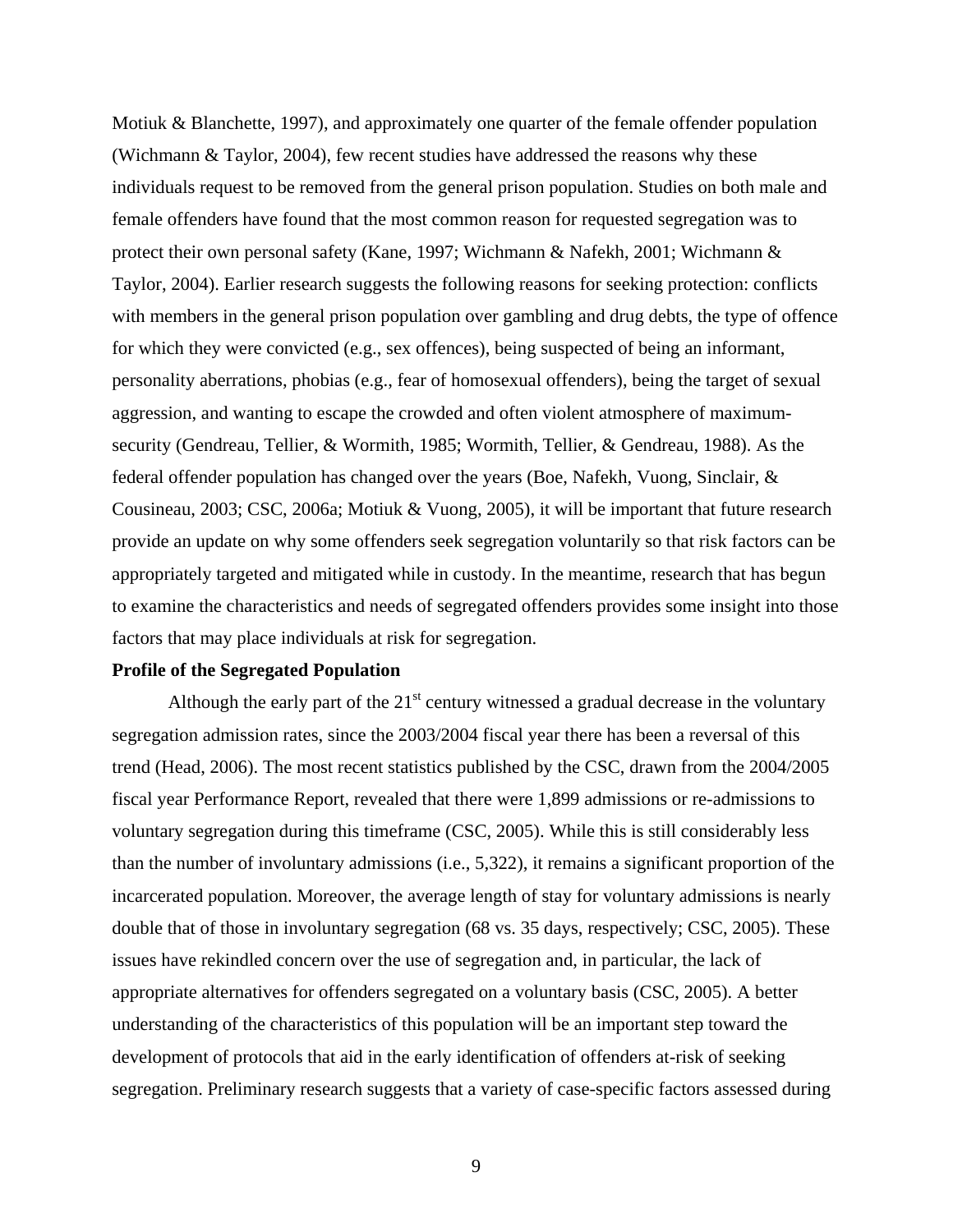<span id="page-9-0"></span>admission to federal custody distinguish offenders who are later placed in administrative segregation from those who are not. Furthermore, there appear to be some important differences between voluntarily and involuntarily segregated offenders, particularly for female inmates. *Profile of Administratively Segregated Offenders* 

 Only three studies to date have examined the characteristics of offenders in administrative segregation (using predominantly male samples) and drawn comparisons between these individuals and non-segregated offenders (Kane, 1997; Motiuk & Blanchette, 1997; Zinger & Wichmann, 1999). Only one investigation has done so exclusively with women offenders (Wichmann & Taylor, 2004). One large-scale evaluation was completed by the CSC that examined both male and female inmates in segregation (Wichmann & Nafekh, 2001). In general, the literature suggests that segregated offenders are slightly younger than their non-segregated counterparts, with the former group being in their late-twenties to early-thirties and the latter in their mid-thirties (Motiuk & Blanchette, 1997; Wichmann & Nafekh, 2001; Wichmann & Taylor, 2004; Zinger & Wichmann, 1999). Both groups reveal comparable proportions of Aboriginal offenders (i.e., segregated: 13%-16% and non-segregated: 14%-15%; Kane, 1997; Motiuk & Blanchette, 1997), however these proportions tend to be higher when women offenders are examined in isolation (segregated: 26% and non-segregated: 17%; Wichmann & Taylor, 2004). Lastly, one study found that the vast majority of segregated offenders (72%) were single at the time of admission to federal custody (Motiuk & Blanchette, 1997).

In terms of their criminal histories, offenders placed in segregation, for whatever reason (i.e., voluntarily or involuntarily) and regardless of gender, tend to have had more extensive involvement with the criminal justice system, both during their youth and as an adult, than nonsegregated inmates (Kane, 1997; Motiuk & Blanchette, 1997; Wichmann & Nafekh, 2001; Wichmann & Taylor, 2004). Women offenders are also more likely to have violent offence histories (Wichmann & Taylor, 2004), and both male and female offenders are more likely to be rated as having lower reintegration potential at intake (Wichmann & Nafekh, [2](#page-9-1)001).<sup>2</sup> Not surprisingly then, segregated offenders are more likely to be designated as maximum-security and non-segregated as minimum-security at the time of admission (Motiuk & Blanchette, 1997).

 $\overline{a}$ 

<span id="page-9-1"></span> $2^2$  Reintegration potential refers to the likelihood that an offender will be successfully reintegrated back into society, and is rated as low, moderate, or high. Male offenders' reintegration potential is based on a combination of ratings designated by the Custody Rating Scale (CRS), the Statistical Information on Recidivism (SIR) Scale, and the static/dynamic component of the offender intake assessment process. For women offenders, reintegration potential is based on scores on the CRS and the static/dynamic risk levels ascertained at intake.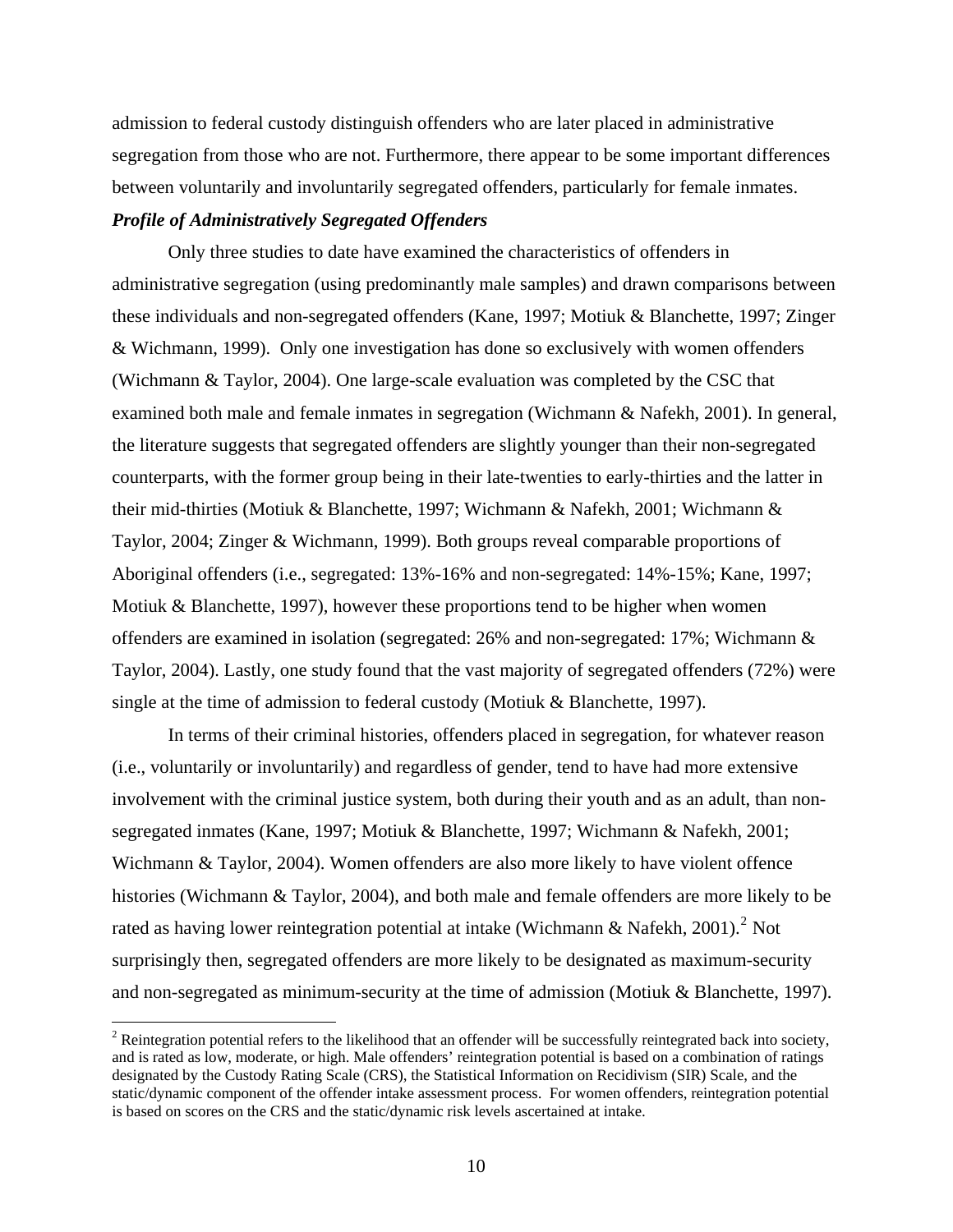Another consistent finding across studies and genders is the higher overall risk and need levels of segregated offenders compared to non-segregated offenders at intake assessment (Kane, 1997; Motiuk & Blanchette, 1997; Wichmann & Nafekh, 2001; Wichmann & Taylor, 2004). An in-depth analysis of the areas of greatest need in the studies that included mostly males revealed that those in administrative segregation had identified needs in virtually all domains upon admission to custody (i.e., six out of seven need domains; Kane, 1997; Motiuk & Blanchette, 1997). Specifically, segregated inmates are more likely to have lower levels of educational attainment, unstable work histories, and to be unemployed at the time of arrest. They also tend to have unstable accommodations and financial difficulties, and are likely to be socially isolated, or to associate with substance abusers and criminal acquaintances. Cognitive problems, poor conflict resolution skills, impulse control deficits, hostility, thrill-seeking, and low tolerance to frustration are pervasive among this group, and problems relating to substance abuse often begin at an early age and interfere with most aspects of their lives. Needs in the attitude domain are likely to be extensive and are characterized by negative attitudes toward the criminal justice system and interpersonal relationships. Pro-criminal and non-conforming attitudes are also common among segregated inmates. Although family functioning needs were not found to differ significantly between the groups, offenders at-risk for segregation report more familial dysfunction than those who are not placed in these units (Motiuk & Blanchette, 1997). Another investigation examining the psychological functioning of men in segregation revealed that they also tend to report significantly more mental health problems than those who are not in segregation (Zinger & Wichmann, 1999).

An examination of segregated women offenders showed that they tend to have slightly fewer needs than their male counterparts, revealing identified needs on only four of the seven need domains at intake (Wichmann & Taylor, 2004). High need areas included those related to interpersonal functioning (i.e., associates, marital/family), personal/emotional orientation, and substance abuse. Hence, across male and female offenders in segregation, criminal associates, personal/emotional functioning, and substance use are areas that clearly contribute to the profile of offenders at-risk for removal from the general prison population and, therefore, will be important areas to target early in their sentence to reduce the likelihood of being segregated.

In addition to the various factors assessed at intake, the evaluation of offenders' ability to adjust to institutional life may also distinguish those individuals at a heightened risk of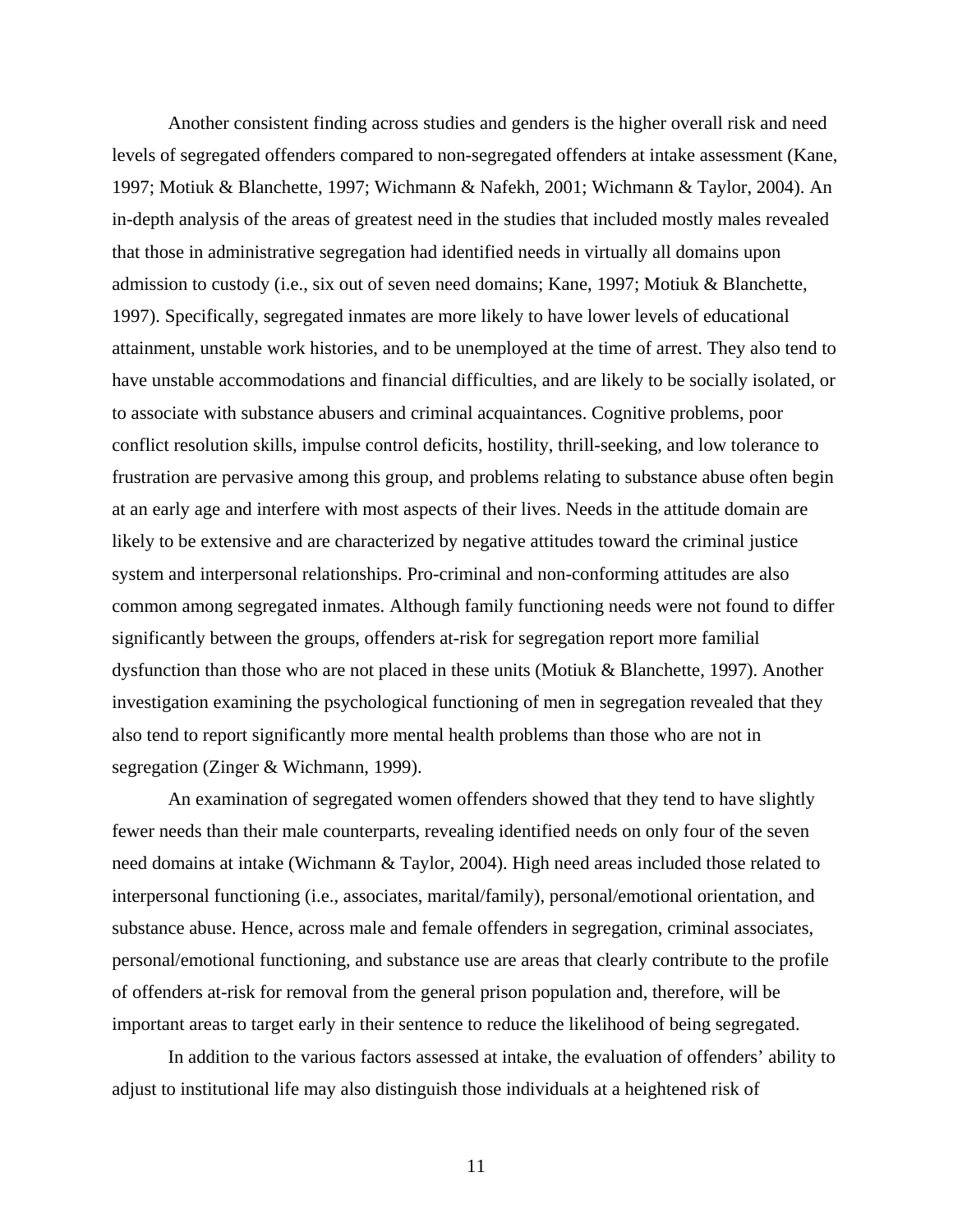subsequently being placed in segregation. Women offenders in involuntary administrative segregation have been found to be 12 times more likely to have been placed in disciplinary segregation, six times more likely to have been involved in institutional misconducts, and four times more likely to have committed a new offence during their current sentence, than nonsegregated inmates (Wichmann & Taylor, 2004). Results of studies comprised of male offenders likewise suggest that disciplinary segregation in previous prison terms is predictive of being placed in administrative segregation (voluntary or involuntary) in the future (Kane, 1997; Motiuk & Blanchette, 1997) and that men in segregation exhibit more adjustment difficulties than their non-segregated counterparts (Wichmann & Nafekh, 2001). These findings suggest that difficulty adjusting to the prison environment may be a potent indicator of later segregation across genders.

Only one investigation has examined the personality characteristics of segregated offenders, an area that may be important for predicting institutional adjustment (Zinger  $\&$ Wichmann, 1999). Using the widely applied five-factor model of personality developed by Costa and McCrae (1992), Zinger and Wichmann (1999) found segregated offenders to exhibit significantly higher levels of neuroticism, and lower levels of extraversion, openness to experience, agreeableness, and conscientiousness, than non-segregated offenders. Thus, segregated offenders exhibit a tendency toward negative mood states and difficulties coping with stressful situations (i.e., neuroticism). They also tend to be less sociable and assertive (i.e., extraversion), less open to novel experiences and attentive to inner experiences (i.e., openness), less sympathetic towards others, and more egocentric and suspicious of others' motives (i.e., agreeableness). Finally, their lower levels of conscientiousness indicate that they tend to exhibit disorganized behaviour and impulse control deficits. Since this study was based on a sample of male offenders, whether these findings generalize to women in segregation remains unknown.

In summary, the results of studies comparing administratively segregated and nonsegregated offenders suggest that individuals at-risk for segregation tend: to be in their late 20's or early 30's; to be single; to have achieved low levels of education; and to present with unstable work histories and several periods of unemployment. They are likely to have had extensive contact with the criminal justice system dating back to their youth, and are particularly apt to be rated as high risk and high need at the time of admission to custody. Identified needs are evident in multiple domains, most notably substance abuse, associates, and personal/emotional orientation. Difficulties adjusting to institutional confinement are prevalent and may be related to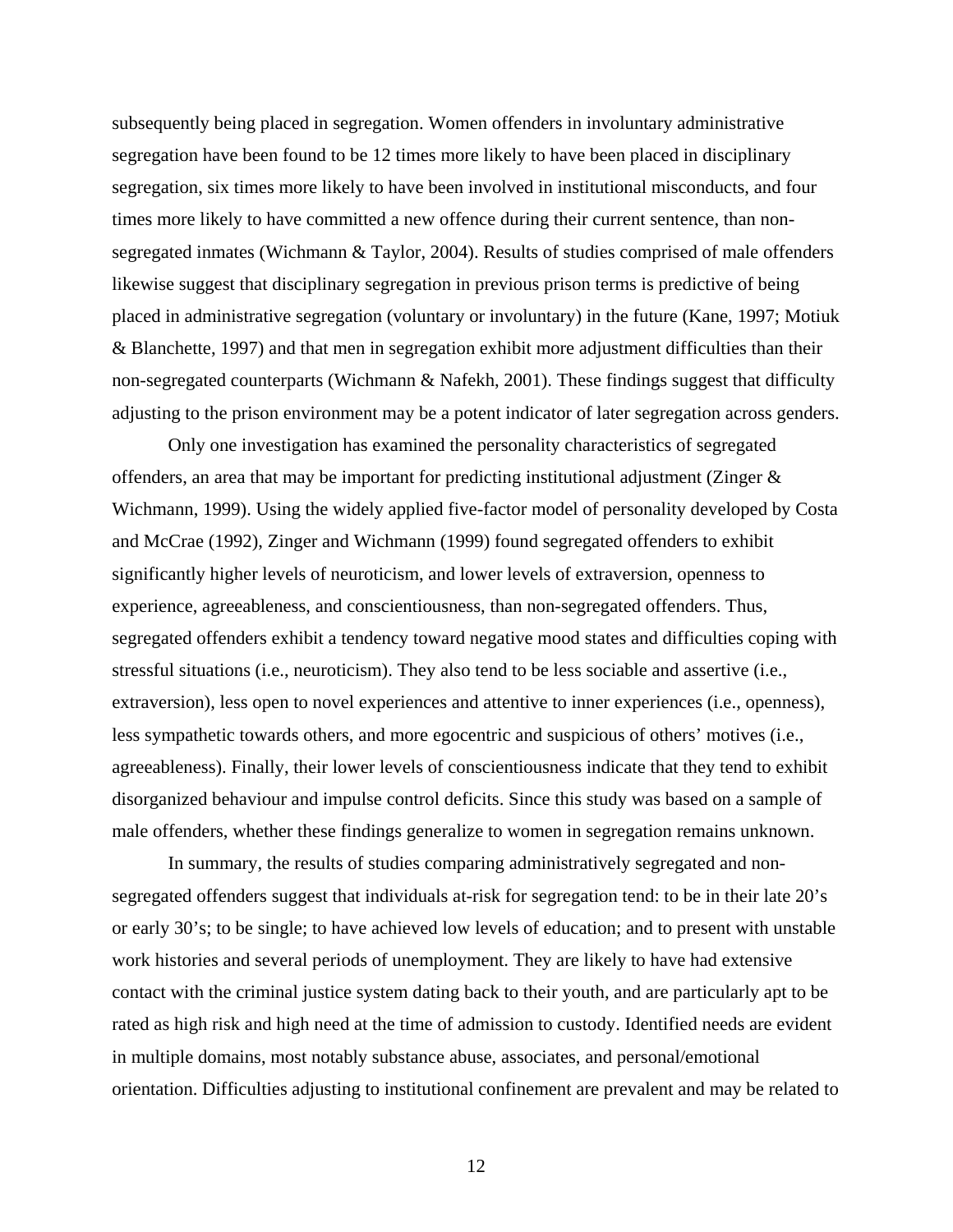<span id="page-12-0"></span>their negative, antisocial, impulsive personality style and difficulties coping with stressful events. Together, these findings highlight that several factors are predictive of offenders at-risk for later segregation. However, given that offenders who request segregation may present with a different profile than those placed in such units involuntarily, it is important to examine the voluntary and involuntary segregation populations separately.

## *Profiles of Voluntarily vs. Involuntarily Segregated Inmates*

 Despite the growing concern over the recent increase in offenders in voluntary segregation (CSC, 2005), outside of CSC, there is no published research examining the characteristics of these individuals. The present section provides a profile of this population based upon the limited number of studies to date. The profiles differ for male and female offenders and are presented separately.

#### *Voluntarily Segregated Male Offenders*

The descriptive analyses completed by the *Task Force on Administrative Segregation* (Kane, 1997) and Motiuk and Blanchette (1997) were among the first to describe the voluntarily segregated population. In general, their results suggest that these individuals appear to be similar to inmates involuntarily placed in segregation in many respects. In terms of their demographic characteristics, for instance, the authors found that both groups were in their early 30's. However, they failed to report comparisons between the groups on inmates' ethnicity and marital status. Though direct comparisons between this earlier and more recent research are difficult, studies published since the late 90's suggest that the average sentence length, Aboriginal status, and the percentage of men serving life or indeterminate sentences, do not differ significantly according to the type of administrative segregation (Wichmann & Nafekh, 2001). The average sentence length of men in voluntary and involuntary segregation is approximately four years (Wichmann & Nafekh, 2001), and roughly 16% of both groups identify themselves as being Aboriginal. Between six and seven percent of these populations are serving life sentences (Wichmann & Nafekh, 2001). By comparison, the average sentence length of men in the general federal offender population is just under three-and-a-half years (Mullins, 2005) and, identical to the aforementioned percentages, 16% are Aboriginal offenders (PSEP, 2005; Trevethan, Moore, & Rastin, 2002). As of 2005, 22% of the total federal offender population were serving life or indeterminate sentences, 98% of which were male offenders (PSEP, 2005).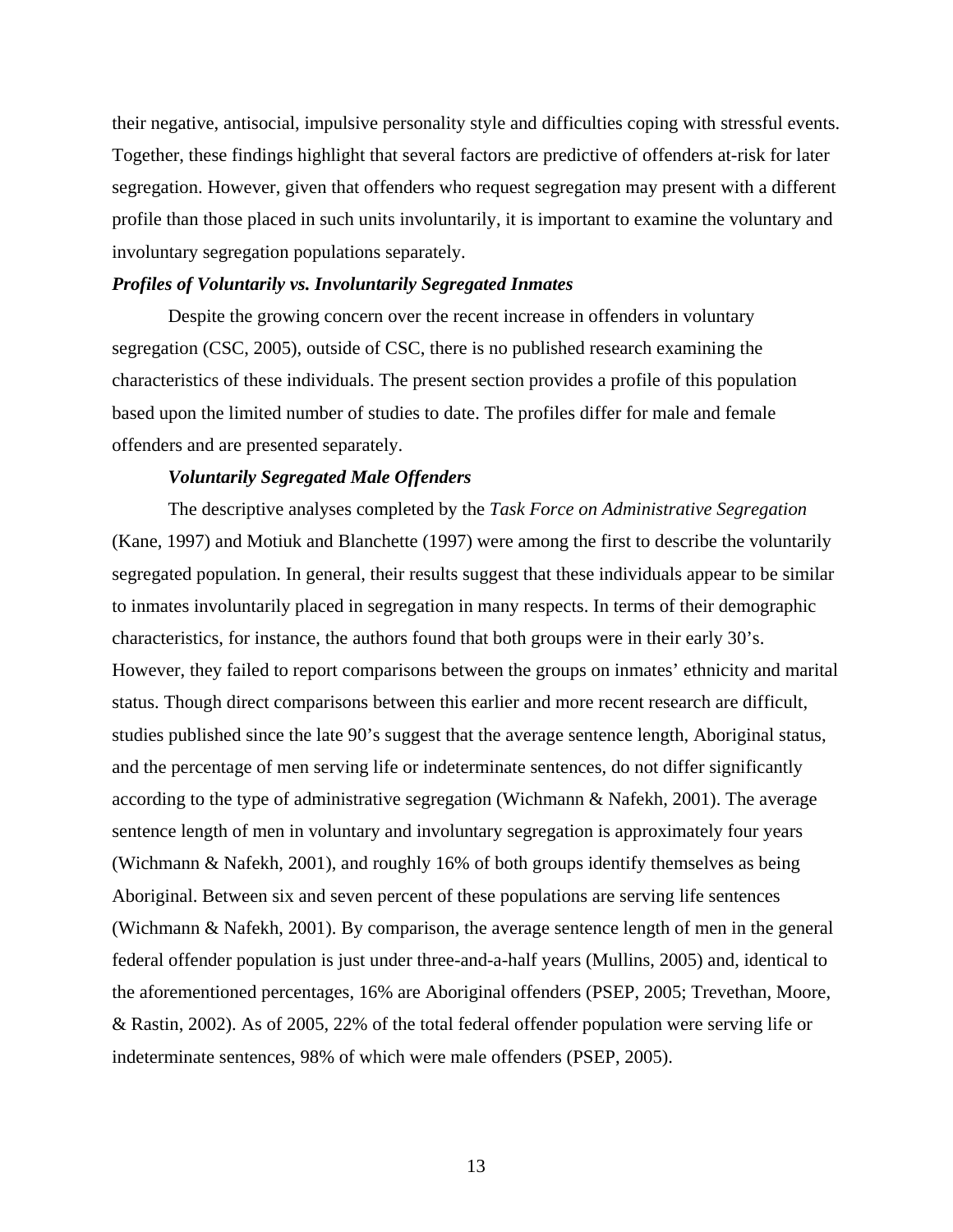Few significant differences were found on the criminal history variables under study. Offenders who requested segregation were similar to those placed in segregation involuntarily in terms of their contact with youth court, including whether they had previously been under community supervision or served a sentence under open or secure custody; and they also reported similar experiences with the adult court system (i.e., community supervision, and prior federal terms; Kane, 1997; Motiuk & Blanchette, 1997). However, voluntarily segregated offenders were significantly more likely to have served prior provincial terms as an adult than involuntarily segregated inmates (Kane, 1997; Motiuk & Blanchette, 1997). The only other criminal history variable to differ between the groups was a history of sexual offences, where again, the voluntarily segregated offenders were considerably more likely to have current or previous sex offence convictions than their involuntarily segregated counterparts. Unfortunately, no other offence categories (e.g., drug offences, assault) were examined.

Analogous to their criminal histories, voluntarily and involuntarily segregated inmates were assigned similar custody ratings at intake. Although slightly more offenders in voluntary segregation were designated maximum-security and slightly more in the involuntary group designated minimum-security, these differences were not significant (Motiuk & Blanchette, 1997). Both groups were most likely to be assigned a medium-security rating. Given these findings, it is perhaps not surprising that offenders' reintegration potential ratings at intake also do not appear to distinguish the groups (Wichmann & Nafekh, 2001).

Offenders who request segregation and those who are placed there involuntarily also exhibit similar risk/need profiles, with both groups tending to be rated as high risk and need (Kane, 1997; Motiuk & Blanchette, 1997). Furthermore, there appear to be no significant differences between the groups on any of the seven need domains assessed at intake. As such, the six need domains described previously for the administrative segregation population as a whole are representative of the needs of this group of voluntarily admitted male offenders (Kane, 1997; Motiuk & Blanchette, 1997). Moreover, mental health and psychological functioning do not distinguish the groups (Motiuk & Blanchette, 1997; Zinger & Wichmann, 1999).

Lastly, institutional adjustment and conditional release outcomes were found to be comparable for voluntarily and involuntarily segregated inmates. Disciplinary segregation during prior prison terms, previous escape attempts, failure on conditional release, and the length of time since their last incarceration were equivalent between the groups (Motiuk  $\&$  Blanchette,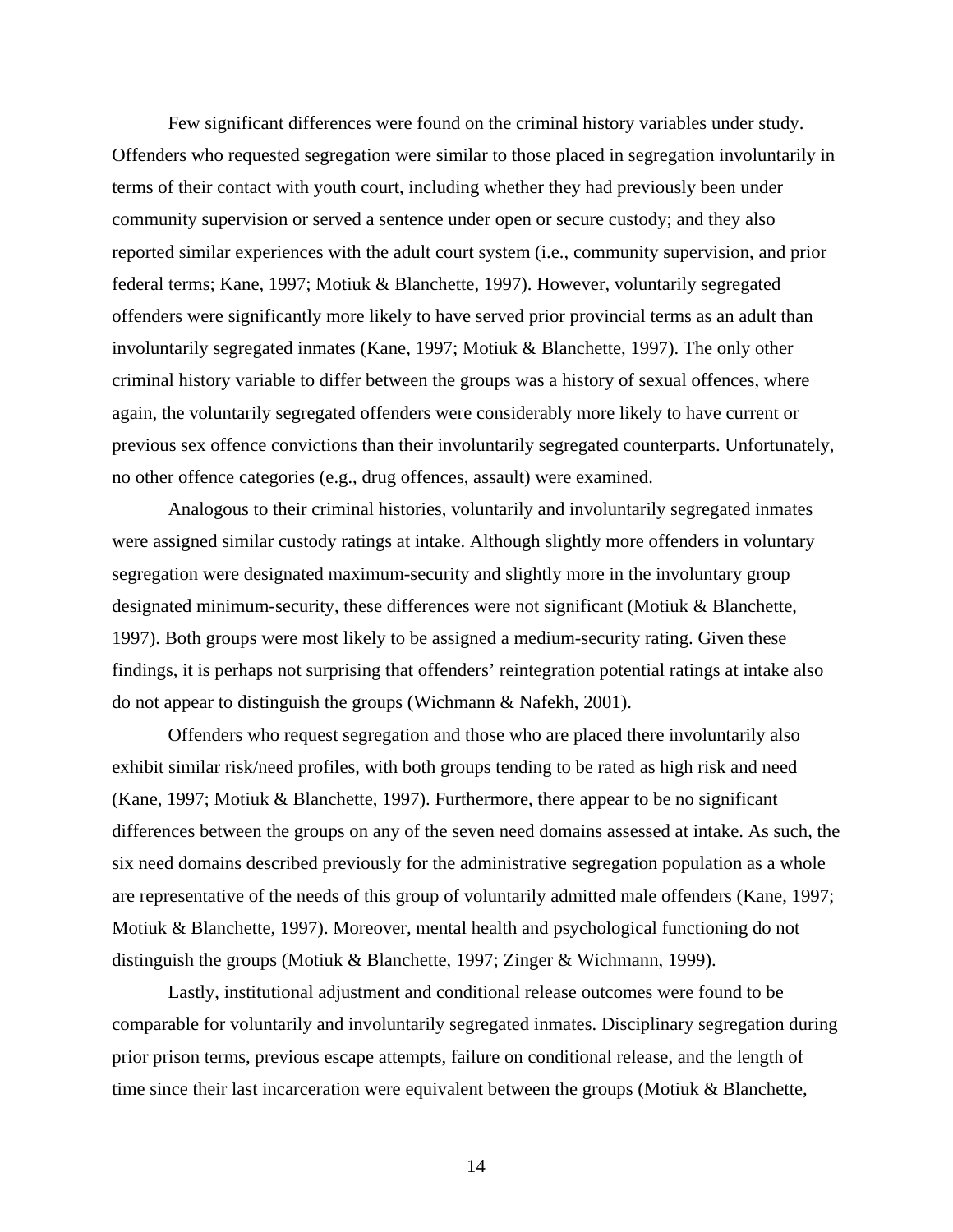<span id="page-14-0"></span>1997). Thus, studies that have included mostly male offenders suggest that voluntarily and involuntarily segregated individuals are more similar than they are different.

## *Voluntarily Segregated Female Offenders*

At present, few studies have focused on the experience of administrative segregation among female offenders and elucidated a profile of those placed there voluntarily (Wichmann & Nafekh, 2001; Wichmann & Taylor, 2004). One study provided some comparisons between this group and women placed in segregation involuntarily (i.e., Wichmann & Nafekh, 2001), and another between these two groups and a group of women who experienced *both* voluntary and involuntary segregation (i.e., Wichman & Taylor, 2004). In stark contrast to the few differences noted to distinguish voluntarily and involuntarily segregated male offenders, several demographic, criminal history, risk/need, and institutional variables set apart these groups when women offenders were the population of interest.

Consistent with the studies of male offenders, women in voluntary segregation tend to be in their early 30's. However, this age is comparable to that of the involuntarily segregated female offender population, as well as women who are placed in both voluntary and involuntary segregation during their sentence (Wichmann & Taylor, 2004). In terms of ethnicity, Aboriginal women may be under-represented in the voluntary admission group, with more tending to be placed in segregation involuntarily (Wichmann & Nafekh, 2001; Wichmann & Taylor, 2004).

Examination of past criminal history reveals that, even though the voluntary group had more prior adult convictions, inmates who experienced involuntary segregation and *both* voluntary and involuntary segregation, were more likely to have received young offender depositions, and they also tended to exhibit more continual involvement in criminal activity as indicated by fewer or shorter crime-free periods (Wichmann & Taylor, 2004).

Unlike with male offenders where sexual offences distinguished voluntarily and involuntarily segregated inmates, no offence categories appear to differentiate these groups of women offenders (Wichmann & Taylor, 2004). However, women who experience involuntary segregation tend to be more likely to be serving life sentences than those placed in segregation voluntarily (Wichmann & Taylor, 2004). Although security level classifications have not been reported for segregated women offenders, similar to their male counterparts, reintegration potential ratings at intake do not appear to distinguish voluntarily and involuntarily segregated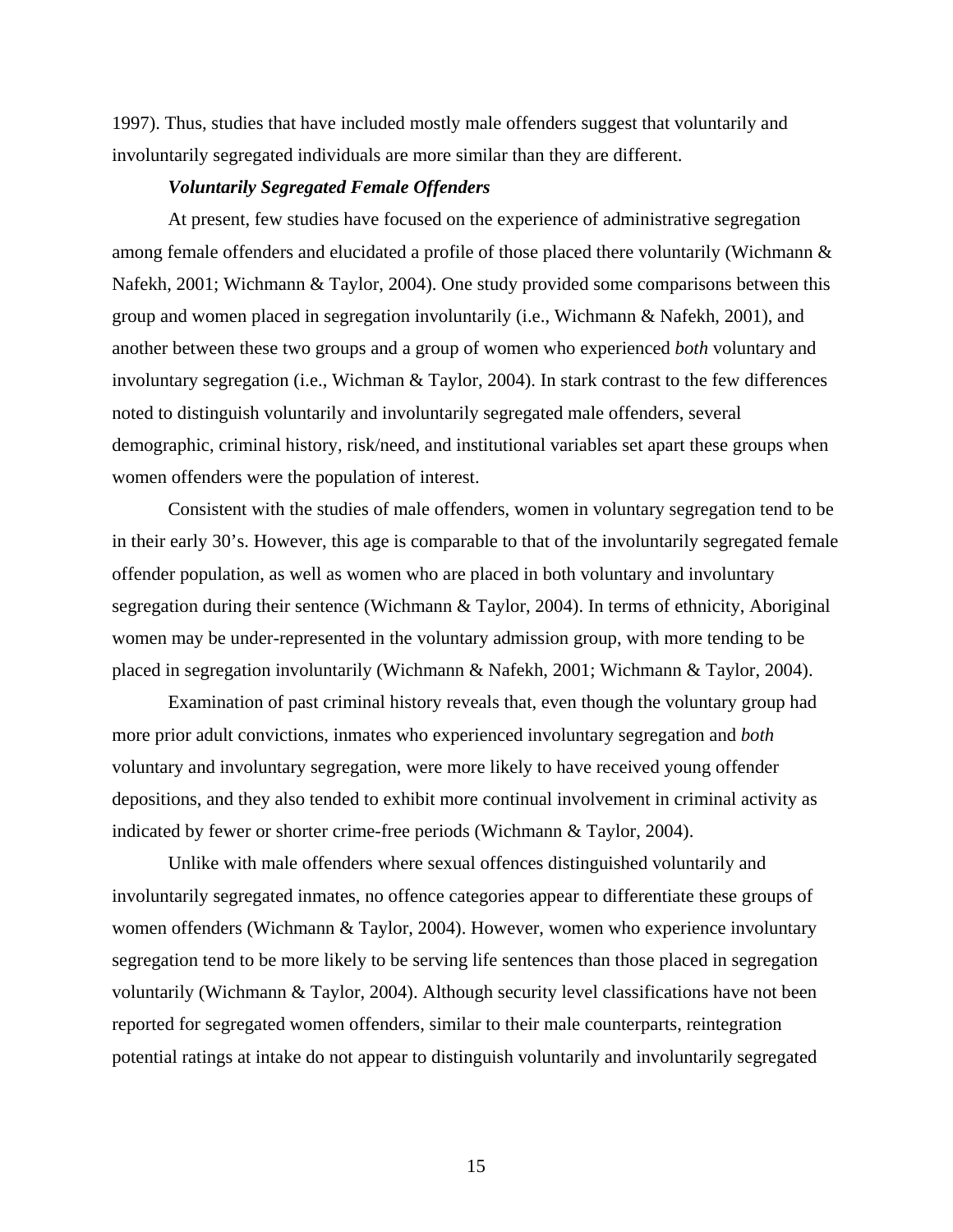women (Wichmann & Nafekh, 2001). However, their higher ratings do clearly set them apart from the non-segregated population (Wichmann & Nafekh, 2001).

In terms of their overall risk and need ratings at intake, women placed in either voluntary segregation or involuntary segregation appear to be more similar to one another than those who experience both types of segregation (Wichmann & Taylor, 2004). This latter group had the largest percentage of high risk and high need offenders. However, the areas of greatest need appear to be similar across the groups, and include those pertaining to women's personal/emotional orientation and substance abuse. Forty-five percent or more of the women exhibited considerable difficulties in these areas. By comparison, the domains of least need may vary according to group membership. For both voluntarily segregated women and those segregated involuntarily, Wichmann and Taylor (2004) found that few women reported high needs in community functioning (i.e., 8% and 9%, respectively), and the former group was also less likely to be needy in the associates or social interaction domain (8%). Although the area of lowest need for women placed in both voluntary and involuntary segregation was in the associates domain, it is noteworthy that no one need area was endorsed by less than 18% of this group. Thus, women who experience both types of segregation clearly appear to be the highest risk and need group.

Considerable differences are also evident between segregated women's institutional adjustment according to the type of segregation experienced. During the three-year period covered by the Wichmann and Taylor (2004) study, none of the voluntarily segregated women had been placed in disciplinary segregation, whereas offenders in the other two groups had. Similarly, women who had experienced both voluntary and involuntary segregation committed an average of 21 institutional incidents during their current sentence, which was nearly four times as many as the involuntary group, and ten times as many as the voluntary group. Interestingly then, voluntarily segregated women appear to have less difficulty adjusting to the prison environment than women who experience involuntary segregation, either in isolation, or with voluntary segregation, with those placed in both having the greatest difficulties. These findings are in contrast to the poor discriminatory power of institutional adjustment in the studies of segregated men noted above (e.g., Motiuk & Blanchette, 1997).

 In summary, several static and dynamic factors distinguish segregated and nonsegregated offenders and, in its entirety, the administrative segregation population differs little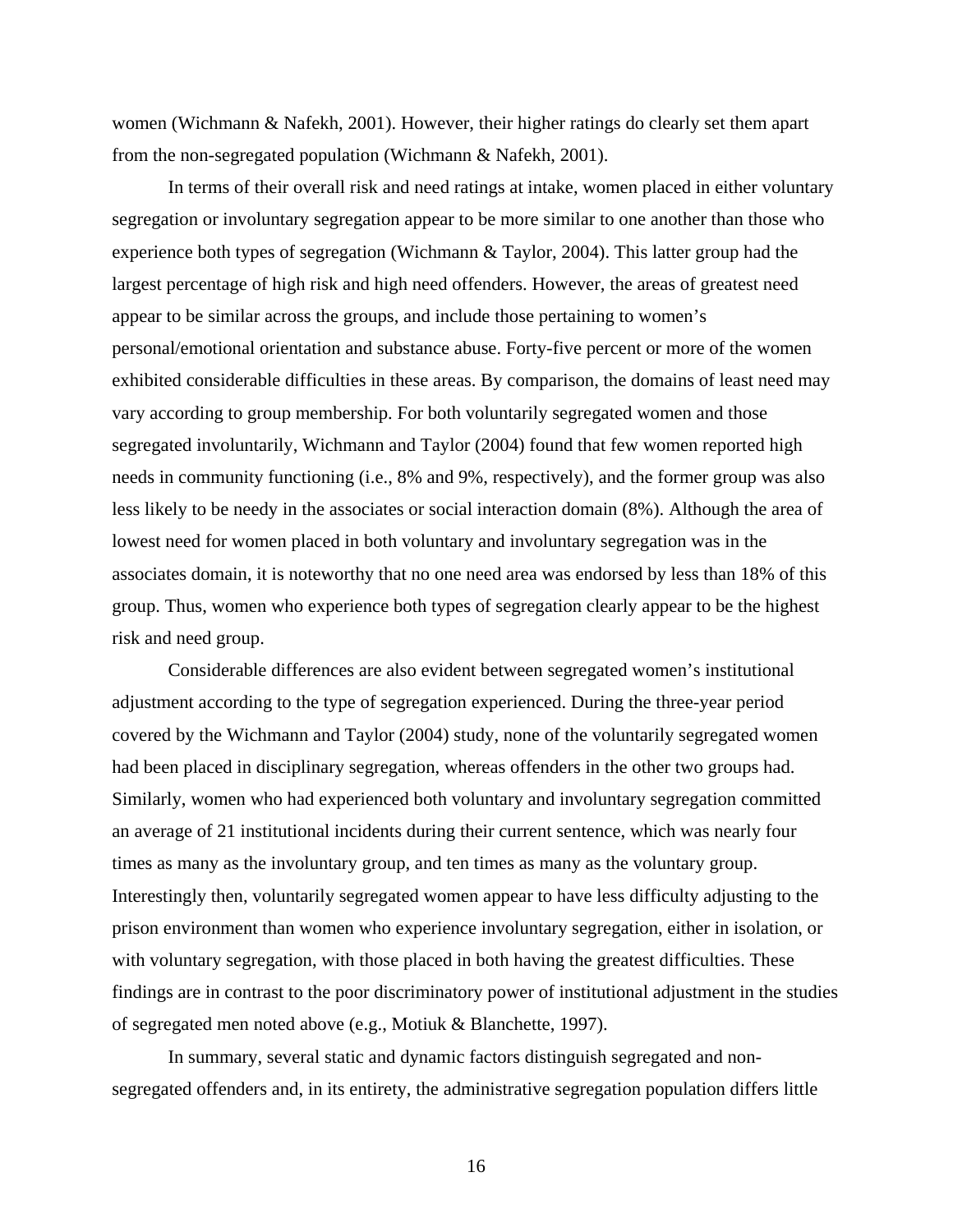<span id="page-16-0"></span>according to gender. However, when the profiles of the voluntary and involuntary segregation populations are examined separately, clear gender differences emerge. Few characteristics distinguished voluntarily and involuntarily administratively segregated *male* inmates, thereby suggesting that their profile is best captured by the aggregated administrative segregation population descriptive profile. In contrast, many features differentiated these two groups when female offenders were examined. The preliminary profiles that have emerged will be important to bear in mind in future risk detection and management efforts given the potentially far reaching consequences associated with the segregation experience.

## **Implications of Administrative Segregation**

 Reminiscent of the research profiling the administratively segregated population, there remains a dearth of inquiry into the consequences of segregation on offenders and the correctional system. Recognizing the limited evidence on the effects of administrative segregation on offenders, both the Arbour Commission report (1996) and the report published by the Task Force in 1997 speculate that the effects of long-term segregation can be detrimental, both for the individual and for reintegration efforts. These reports were based on early research, however, and the conditions of confinement have changed considerably since that time. Nevertheless, there is some evidence suggesting that segregation may affect individuals' wellbeing, their security re-classification status, program participation, discretionary release decisions, and conditional release outcomes. The present section provides an overview of these findings.

As noted previously, administratively segregated (male) offenders appear to report more mental health problems and poorer psychological functioning than non-segregated offenders (Zinger & Wichmann, 1999). However, drawing from the single, well-designed longitudinal study of the effects of segregation over time (i.e., up to a period of 60 days in segregation), there is no evidence to suggest that the psychological functioning of administratively segregated offenders deteriorates over time as a result of being segregated from the general inmate population (Zinger & Wichmann, 1999). Clearly, these findings need to be replicated and it needs to be reaffirmed that the between-group differences on the prevalence of mental health problems are not attributable to placement in administrative segregation (Zinger & Wichmann, 1999). An examination of the effects of segregation on women and Aboriginal offenders should also be considered as these groups have unique needs that may impact upon their ability to adapt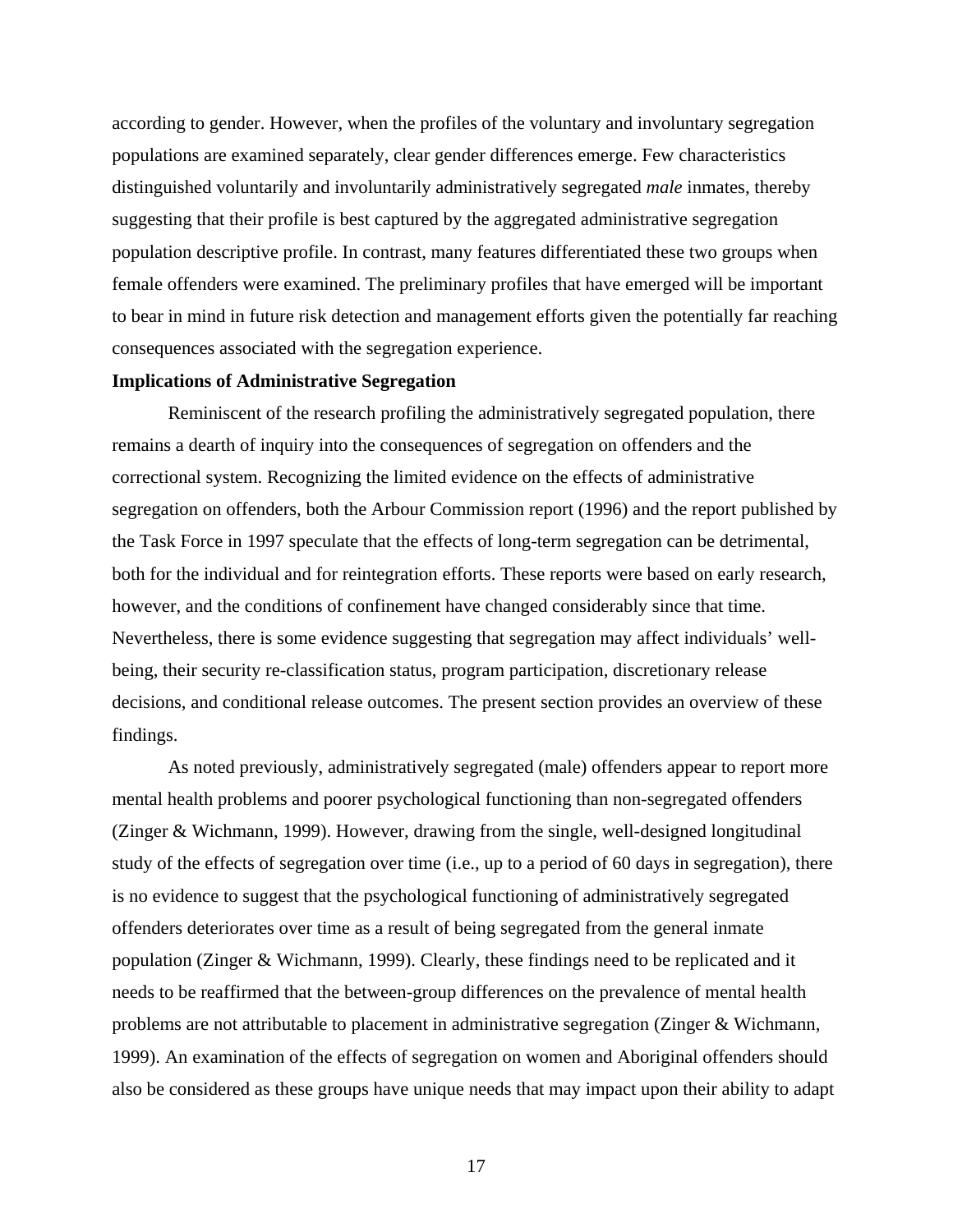to the experience of segregation (Kane, 1997). These factors were not addressed by the aforementioned study.

In addition to an individual's mental state, segregation may further impact upon an offender's ability to receive lower security-level classifications during the course of his or her sentence. Indeed, one study found serving time in segregation to be the strongest predictor of inmates' security reclassification status (Luciani, 1997). Nevertheless, it is possible that the characteristics of this population, such as their poorer institutional adjustment and higher risk levels, may in fact be what are impacting lower security re-classifications.

Another factor that could impact offenders' security classification, as well as have repercussions for early release decisions, is program participation (Luciani, 1997). Although the rights and privileges to which offenders in segregation are entitled include access to programming, the very nature of the segregation environment can impose limits on such opportunities while in custody. Furthermore, since many offenders can remain in segregation for significant periods of time, most notably those in voluntary segregation, their ability to address the goals of their correctional plan may be greatly impeded. Research has shown that program completion is inextricably linked to an offender's ability to move from higher to lower levels of security classification (Luciani, 1997), and that participation in correctional interventions influences the likelihood that parole will be granted (National Parole Board, 2002).

 Placement in administrative segregation may also have a direct impact on parole decision-making, with several recent studies of male (Motiuk & Blanchette, 2001; Wichmann & Nafekh, 2001) and female offenders (Wichmann & Taylor, 2004) reporting that offenders in administrative segregation were significantly less likely to be granted a discretionary release (i.e., day or full parole) and more likely be released on statutory release or at their warrant expiry date than non-segregated offenders. Disentangling the cause-and-effect relationships between administrative segregation and security re-classification levels, and between administrative segregation and release type, remains for future research. Similarly, the higher recidivism rates noted among segregated individuals compared to offenders not placed in segregation (Motiuk & Blanchette, 2001; Wichmann & Taylor, 2004), may be an artefact of segregated offenders' higher risk and need ratings. As such, a cause-and-effect relationship should not be inferred.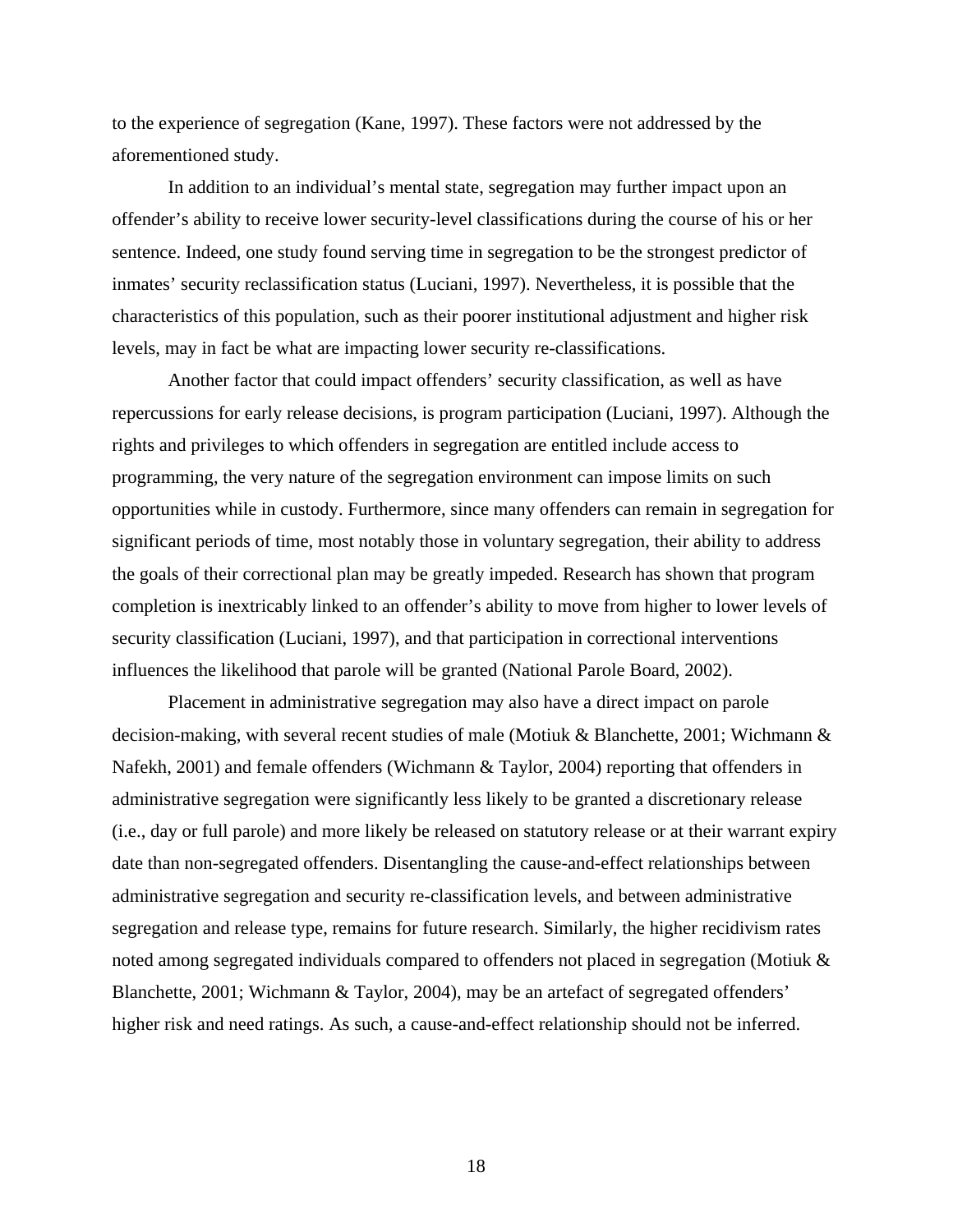#### **CONCLUSIONS AND RECOMMENDATIONS**

<span id="page-18-0"></span>The present literature review sought to describe the administratively segregated population, with a particular interest in those offenders who reside in segregation units voluntarily. Although some noteworthy contributions to describing the profile of the segregated population have been made, several areas remain in need of addressing. Given the changing federal offender profile, for instance, an updated profile of the administrative segregation population could be useful. In accordance with CSC's strategic priority to enhance interventions targeting Aboriginal offenders (CSC, 2006b), comparisons should be made between Aboriginal and non-Aboriginal offenders. Male and female inmates should also be compared in light of the trends toward, and proven effectiveness of, gender-informed programming (Blanchette, 2001). The increased predominance of offenders with mental health needs in the changing federal offender population is also a notable area of interest in future profiling research given the Service's intention to focus greater attention on these offenders (CSC, 2008; CSC, 2006b). As a related responsivity consideration, the personality profile of the segregated population could also be explored as personality may impact offenders' ability and predisposition to seek and/or cope with segregation (Zinger & Wichmann, 1999). Only one study to date has examined the personality characteristics of offenders in administrative segregation. The assessment of segregated (i.e., both voluntary and involuntary) offenders' personality can highlight their strengths and weaknesses (e.g., impulse control vs. disinhibition) and, in accordance with the responsivity principle of effective correctional programming (Andrews & Bonta, 2003), has the potential to guide the types of programs and/or treatment strategies selected. Lastly, the reasons offenders voluntarily enter segregation may provide further insight into this group's unique needs.

Incorporating these suggestions into future research on segregation would provide information that could be used to develop a protocol aimed at identifying offenders at-risk for placement in administrative segregation. The advent of such a tool would be useful for identifying this group early in their sentence so that their risk could be minimized by ensuring that their areas of need are targeted through appropriate interventions. This would allow correctional personnel to take a proactive approach to offender management, as well as help CSC meet its strategic priorities of enhanced capacities to address the mental health needs of offenders and safe and secure institutions (CSC, 2006b). For offenders already residing in segregation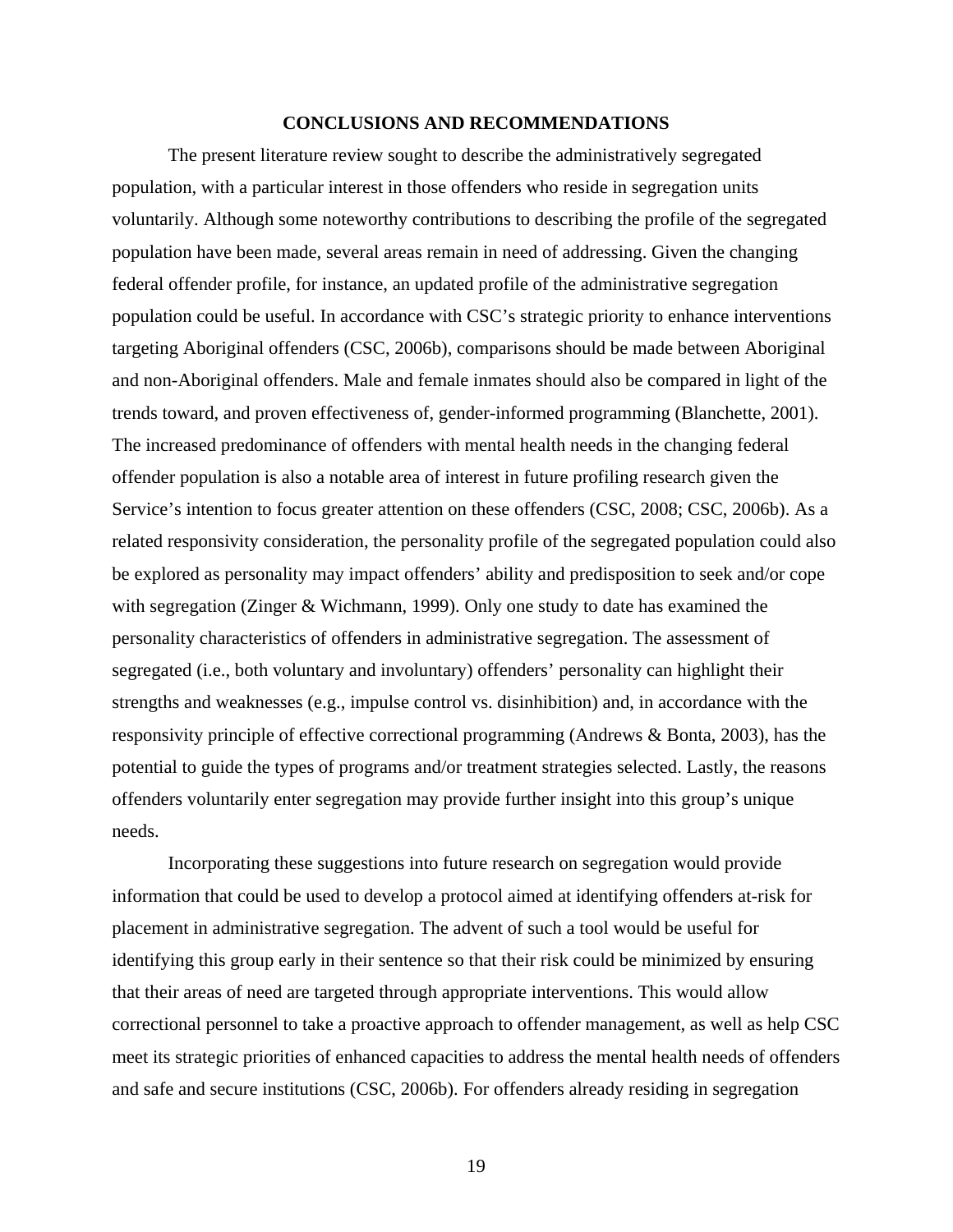units, knowledge of their characteristics would provide insight into the types of programs that are needed in these units but often unavailable. This would foster inmates' reintegration into the general offender population and, ultimately, their safe transition into the community.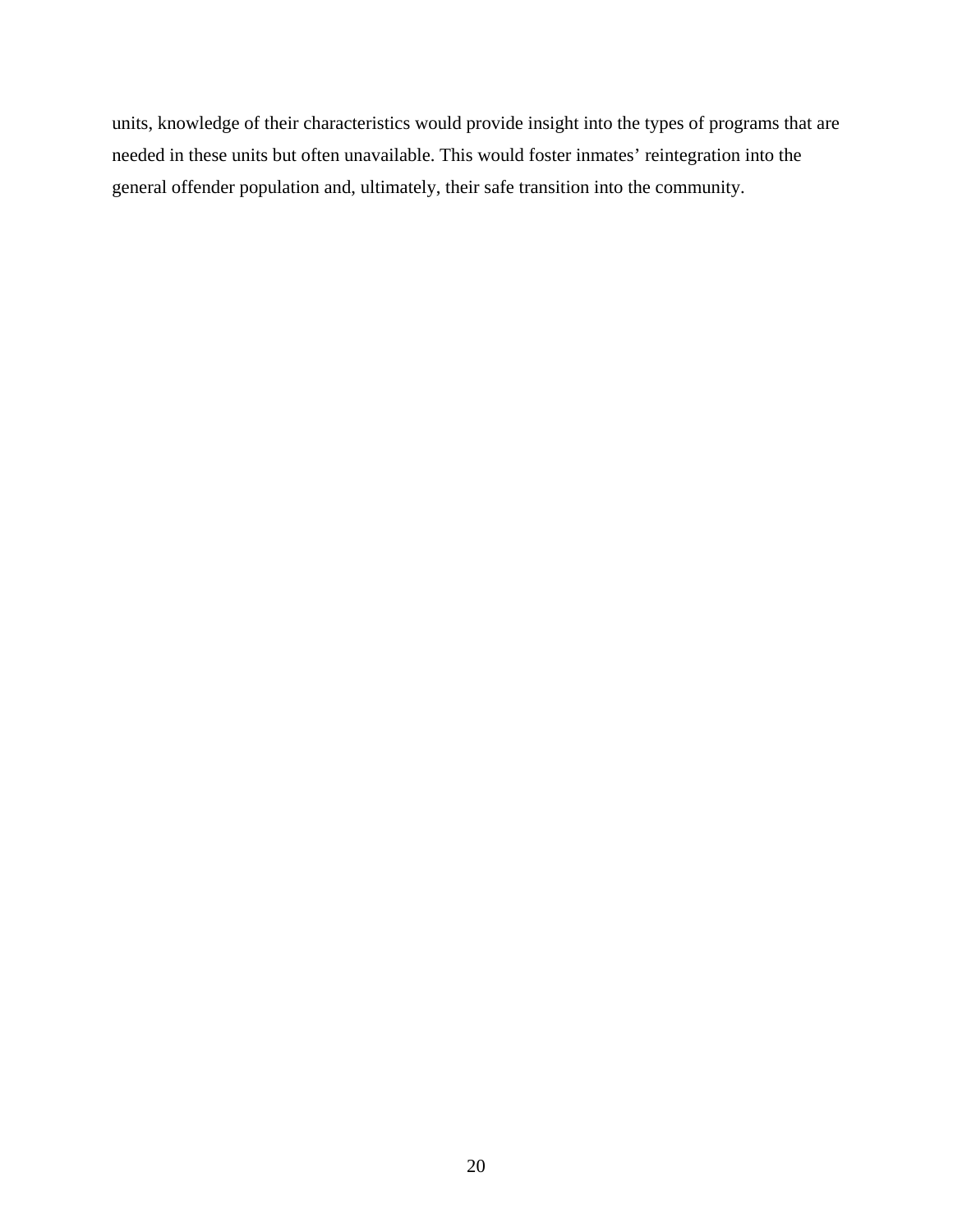## **REFERENCES**

- <span id="page-20-0"></span>Andrews, D.A., & Bonta, J. (2003). *The psychology of criminal conduct* (3<sup>rd</sup> ed.). Cincinnati, OH: Anderson Publishing Company.
- Arbour, L. (1996). *Commission of inquiry into certain events at the Prison for Women in Kingston.* Ottawa, ON: Public Works and Government Services of Canada.
- Blanchette, K. (2001). Effective correctional practice with women offenders. In L.L. Motiuk & R.C. Serin (Eds.), *Compendium 2000 on effective correctional programming* (pp. 160- 173)*.* Ottawa, ON: Correctional Service of Canada.
- Boe, R., Nafekh, M., Vuong, B., Sinclair, R., & Cousineau, C. (2003). *The changing profile of the federal inmate population: 1997 and 2002.* Research Report No. R-132. Ottawa, ON: Correctional Service of Canada.
- Correctional Service of Canada. (2005*). Performance report for the period ending March 31, 2005*. Ottawa, ON: Correctional Service of Canada.
- Correctional Service of Canada. (2006a). *The changing federal offender population: Profiles and forecasts.* Retrieved May 25, 2007, from http://www.cscscc.gc.ca/text/rsrch/special\_reports/highlights-2006\_e.shtml
- Correctional Service of Canada. (2006b). *2006-2007 report on plans and priorities*. Ottawa, ON: Correctional Service of Canada.
- Correctional Service of Canada. (2008). Transforming corrections to strengthen public safety. Special issue: Moving towards transformation. *Let's Talk, 33.* Retrieved July 17, 2008, from http://www.csc-scc.gc.ca/text/pblct/lt-en/2008/33-1/pdf/33-1\_e.pdf
- *Corrections and Conditional Release Act.* (1992).
- Costa, P.T. Jr., & McCrae, R.R. (1992). *Revised NEO Personality Inventory (NEO-PI-R) and NEO Five-Factor Inventory (NEO-FFI) professional manual.* Odessa, FL: Psychological Assessment Resources.
- Gendreau, P., Tellier, M.C., & Wormith, J.S. (1985). Protective custody: The emerging crisis within our prisons. *Federal Probation, 44,* 55-63.
- Head, D. (2006, May). 2005-2006 year-end review. *Executive Development Symposium, Correctional Service of Canada.* Retrieved June 4, 2007, from http://infonet/pa/documents/2005-06\_YearEndReview\_e.ppt#1
- Kane, D. (1997). *Commitment to legal compliance, fair decisions and effective results.* Ottawa, ON: Correctional Service of Canada.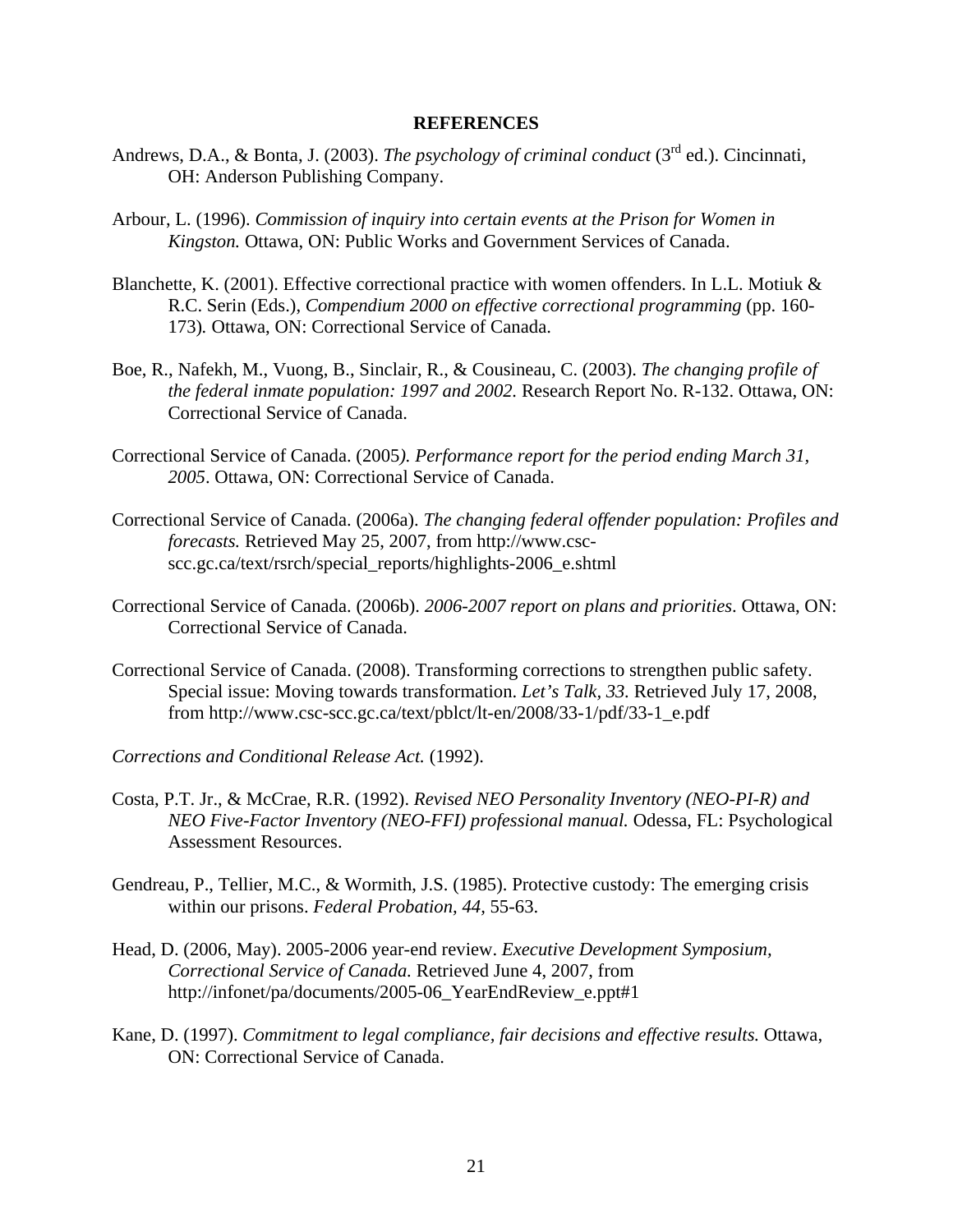- Luciani, F. (1997). *The security classification of offenders: Development of security reclassification protocols.* Ottawa, ON: Correctional Service of Canada.
- Motiuk, L.L., & Blanchette, K. (1997). *Case characteristics of segregated offenders in federal corrections.* Research Report No. R-57. Ottawa, ON: Research Branch, Correctional Service of Canada.
- Motiuk, L.L., & Blanchette, K. (2001). Characteristics of administratively segregated offenders in federal corrections. *Canadian Journal of Criminology, 43,* 131-143.
- Motiuk, L.L., & Serin, R.C. (1998). Situating risk assessment in the reintegration potential framework. *Forum on Corrections Research, 10,* 19-22.
- Motiuk, L.L., & Vuong, B. (2005). *Homicide, sex, robbery and drug offenders in federal corrections: An end-of-2004 review.* Ottawa, ON: Research Branch, Correctional Service of Canada.
- Mullins, P. (2005). *Aboriginal male offenders in federal custody: Risks, needs, and betweengroup comparisons.* Issues of Substance Canadian Centre on Substance Abuse National Conference 2005. Retrieved July 20, 2007, from http://www.issuesofsubstance.ca/NR/rdonlyres/D9C7A25F-C08A-4D49-B6AD-5BF7AB87342C/0/BriefPaperTXB5PeggyMullins.pdf
- National Parole Board. (2002). *National parole board policy manual.* Ottawa, ON: National Parole Board.
- Public Safety and Emergency Preparedness Canada. (2005). *Corrections and conditional release statistical overview.* Ottawa, ON: Public Safety and Emergency Preparedness Canada.
- Solicitor General of Canada (1998). *CCRA 5 year review: Administrative segregation*. Ottawa, ON: Public Safety Canada.
- Trevethan, S.D., Moore, J.P., & Rastin, C.J. (2002). A profile of Aboriginal offenders in federal facilities and in the community. *Forum on Corrections Research, 14,* 17-19.
- Wichmann, C., & Nafekh, M. (2001). Moderating segregation as a means to reintegration. *Forum on Corrections Research, 13,* 31-33.
- Wichmann, C., & Taylor, K. (2004). *Federally sentenced women in administrative segregation: A descriptive analysis.* Research Report No. R-158. Ottawa, ON: Research Branch, Correctional Service of Canada.
- Wormith, J.S., Tellier, M.C., & Gendreau, P. (1988). Characteristics of protective custody offenders in a provincial correctional centre. *Canadian Journal of Criminology, 30,* 39- 58.